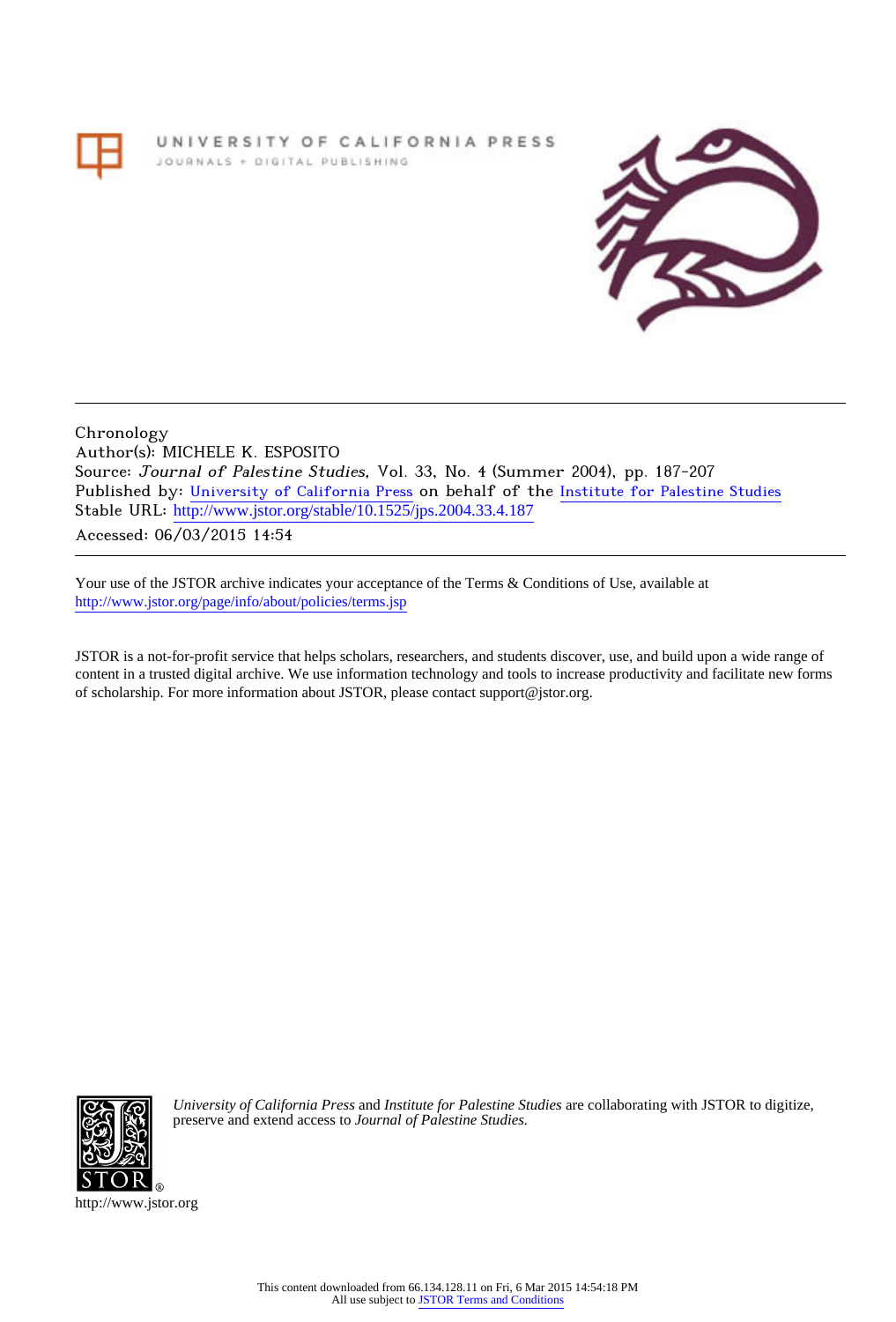# **16 FEBRUARY–15 MAY 2004**

# **COMPILED BY MICHELE K. ESPOSITO**

*This section is part eighty-two of a chronology begun in* **JPS** *13, no. 3 (Spring 1984). Chronology dates reflect Eastern Standard Time. For a more comprehensive overview of events related to the al-Aqsa intifada and of regional and international developments related to the peace process, see the Quarterly Update on Conflict and Diplomacy in this issue.*

# **16 FEBRUARY**

The **Israel Defense Force (IDF)** fires on residential areas of Rafah, fatally shooting a **Palestinian** standing nr. his home; fires on residential areas of Khan Yunis, seriously wounding a 2d Palestinian man outside his shop; erects 2 new observation towers outside Khan Yunis; conducts arrest raids, house searches in Dura nr. Hebron. A **Palestinian** dies of injuries received during the 2/11 **IDF** raid on Gaza City. (VOP 2/16 in WNC 2/18; PCHR 2/19)

# **17 FEBRUARY**

The **IDF** fires on Palestinian farmers working their fields nr. Khan Yunis, seriously wounding 1; fires on a Khan Yunis cemetery, wounding 1 Palestinian; detains 4 Palestinian fishermen off the coast of Dayr al-Balah; bulldozes  $45$  dunams (4 dunams  $=$ 1 acre) of Palestinian agricultural land, irrigation works nr. Rafah; conducts arrest raids, house searches nr. Bethlehem, in Dahaysha refugee camp (r.c.), nr. Jenin, in Qalqilya; orders confiscation of 141 dunams of land in al-Mughayar village e. of Jenin for construction of the **separation wall**. A **Palestinian** dies of injuries received earlier. (VOP 2/17 in WNC 2/19; PCHR 2/19)

# **18 FEBRUARY**

In an incident in Dayr al-Balah, **IDF** soldiers grant permission to an **international delegation**, including **3 UN staff members**, to visit and question a local **Palestinian family**, provided they stay only 30 mins. and not enter the family's home; the delegation complies, but as it is leaving, an IDF soldier deliberately shoots the 15 yr.

old son of the family fr. a distance of 20 m., hitting him in the back, partially paralyzing him; the international team transports the boy to a Gaza City hospital. **IDF** also fires on residential areas of Brazil r.c., wounding an 11-yr.-old Palestinian boy; bulldozes 15 dunams of land, demolishes a **Palestinian home** nr. Jenin, 1 in Salfit nr. Nablus, a poultry farm in Dayr al-Balah; conducts arrest raids in Bayt Hanina, Gaza City, nr. Jenin. Armed **Jewish settlers** attack a Palestinian neighborhood in Hebron, seriously beating a **13-yr.-old Palestinian girl**. In Jenin, **unidentified assailants** open fire on **Palestinian Authority (PA) health minister Jawad al-Tibi**, **Palestinian Economic Council for Development and Reconstruction head Muhammad Ishtiyya** during a visit to inaugurate a new hospital; neither is injured. (VOP 2/18 in WNC 2/20; PCHR 2/19; VOP 2/19 in WNC 2/21; LAW, PCHR 2/26; HA, DUS 2/28)

**U.S. National Security Council Middle East Adviser Elliott Abrams**, **Dep. National Security Adviser Stephen Hadley**, **Asst. Secy. of State William Burns** arrive in **Israel** for 3 days of talks with senior Israeli, Palestinian officials on **Israeli PM Ariel Sharon** plan for unilateral disengagement fr. Gaza. (MM 2/18; VOP 2/18 in WNC 2/20; BBC, HA, MM, WT 2/19; VOP 2/19 in WNC 2/21; MM, NYT, WP, WT 2/20; HA 2/22; WP 2/26; *Forward* 2/28) (see Quarterly Update)

# **19 FEBRUARY**

The **IDF** transfers a **West Bank administrative detainee** to Gaza for 4 yrs. (see Quarterly Update); fires on 4 Palestinians, allegedly **al-Aqsa Martyrs Brigade (AMB)** mbrs. attempting to infiltrate Gaza's Gush Katif settlement, killing **2 Palestinians**,

*Journal of Palestine Studies* XXXIII, no. 4 (Summer 2004), pages 187–207.

<sup>.&</sup>lt;br>7-919X; online ISSN: 1533-8614.  $\odot$  2004 by the Institute for Palestine Studies. All rights reserved.

Send requests for permission to reprint to: Rights and Permissions, University of California Press,

Journals Division, 2000 Center St., Ste. 303, Berkeley, CA 94704-1223.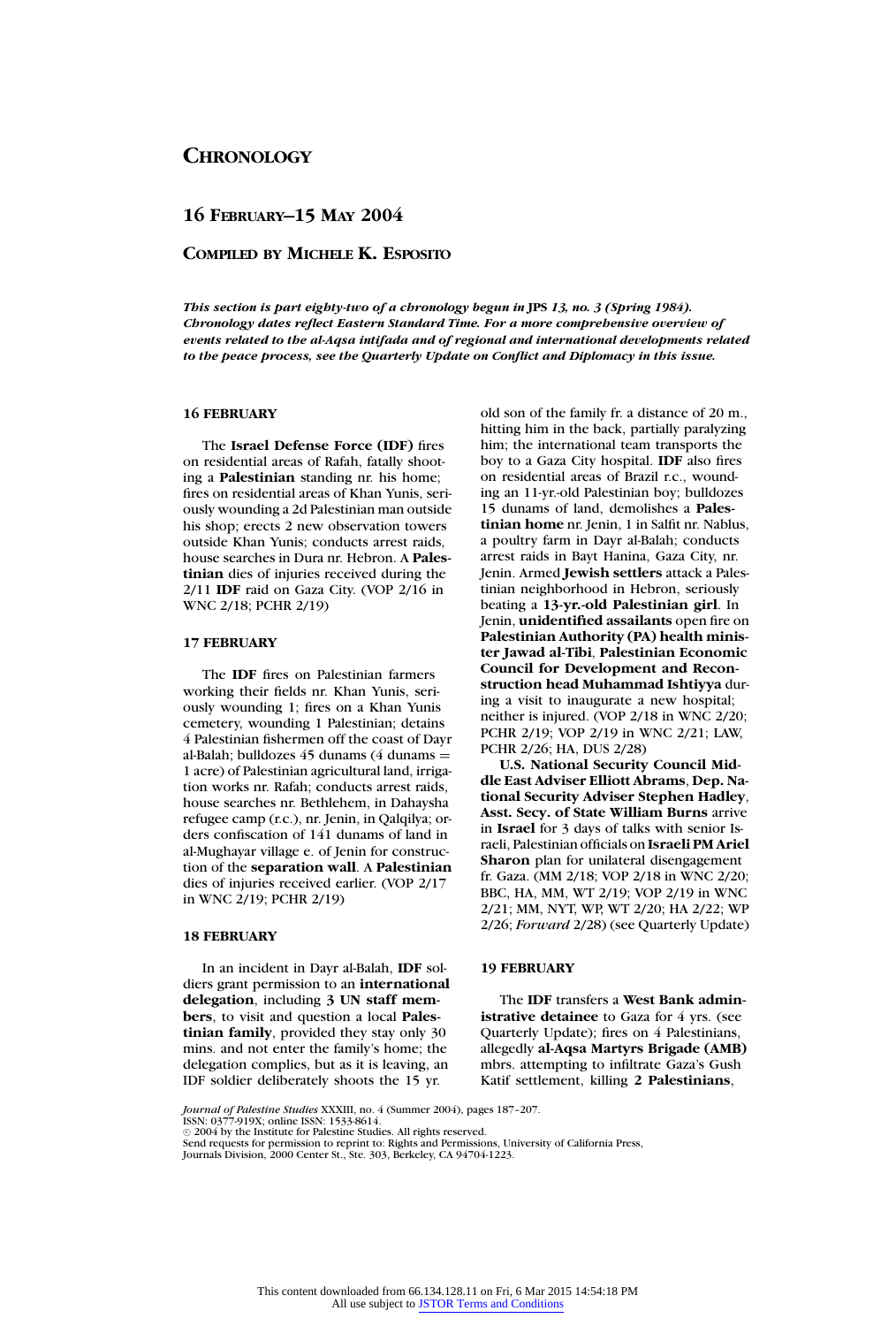capturing 1; fires tear gas, rubber-coated steel bullets into a school playground, wounding 3 children; bulldozes 120 dunams of land in al-Mughraqa; conducts house searches in al-Qarara nr. Khan Yunis. In Khan Yunis, **unidentified gunmen** open fire on the office of **Palestinian Council (PC) mbr. Ibrahim Abu Naja**, a close ally of **PA head Yasir Arafat**, causing significant damage but no injuries. (PCHR 2/19; HA 2/20; LAW, PCHR 2/26)

### **20 FEBRUARY**

The **IDF** conducts arrest raids in Bayt Sahur, Bethlehem, Qalqilya, and nr. Dayr al-Balah; bulldozes 8 dunams of olive groves, 4 greenhouses in Dayr al-Balah; fires on residential areas of Khan Yunis, Nablus. **Palestinians** fire an antitank missile at an **IDF** patrol in Gaza, lightly injuring 2 soldiers. **Palestinians** also fire a **mortar** at an IDF patrol outside a Jewish settlement in Gaza, causing no damage or injuries. In Hebron, **3 IDF soldiers** are wounded in a friendly fire incident. Nr. Qalqilya, **100s of Jewish settlers** block the **IDF** fr. removing a caravan fr. an unauthorized settlement outpost. (VOP 2/20 in WNC 2/24; HA 2/21; LAW, PCHR 2/26)

# **21 FEBRUARY**

The **IDF** fatally shoots a **Palestinian** who strays too close to the Gaza border fence nr. al-Bureij. r.c.; bulldozes 20 dunams of land outside Gaza City, 3 dunams in Rafah; fires on residential areas of Rafah. Nr. Bethlehem, **Jewish settlers** fire on local Palestinians fr. moving vehicles, seriously wounding at least 3. (JP 2/21; VOP 2/21 in WNC 2/24; NYT 2/22; LAW, PCHR 2/26)

### **22 FEBRUARY**

An **AMB suicide bomber** fr. Husan detonates a device on a bus in Jerusalem, killing **8 Israelis**, wounding 50. Israel says that the attack is proof that Israel needs to build the **separation wall**. The **IDF** immediately sends troops into Husan, seals nearby Bethlehem. The **IDF** also bars an ambulance fr. crossing a checkpoint to reach a Hebron hospital, allowing an ailing **Palestinian woman** to die; fires in residential areas of Rafah; conducts arrest raids, house searches in Aida r.c., Balata r.c., Bethlehem; issues orders expropriating 27 dunams of Palestinian land until 12/05 for construction of a security fence around Gaza's **Netzarim settlement**. A **Hamas mbr.** dies in Khan Yunis when a missile he is trying to fire prematurely explodes. Palestinians report that the **IDF** has recently begun barring Palestinians under age 35 fr. crossing checkpoints around Nablus. On the eve of the International Court of Justice hearings on the wall (see Quarterly Update), **Israel** begins dismantling a 5-mi. stretch of the barrier running east of the n. West Bank village of Baqa' al-Sharqiyya; the wall running west of the village will remain; Israel also reportedly plans not to build a 12.5 mi. stretch of wall cutting Jenin off fr. the Jordan Valley, not to dig deep trenches around Ben-Gurion Airport, to remove 2,953 feet of wall in the Qalqilya area. **Palestinians** across the territories begin holding demonstrations against the wall to coincide with the hearings. **Jewish settlers** throw rocks, bottles at Palestinian cars in East Jerusalem. (AFP, NYT, WP, WT 2/22; VOP, XIN 2/22 in WNC 2/24; HA, MM, NYT, WP, WT 2/23; AFP, MENA 2/23 in WNC 2/25; *al-Quds* 2/23 in WNC 2/26; AP 2/25; PCHR 2/26; MM 3/12)

# **23 FEBRUARY**

The **IDF** fires live ammunition at Palestinian youths who throw stones at troops at the end of an otherwise peaceful demonstration in Hebron against the **separation wall**, wounding 8 Palestinians, including 1 medic; fires live ammunition, tear gas, rubber-coated steel bullets to break up peaceful demonstrations against the wall in Bethlehem, Jenin, Qalqilya, Ramallah, Tulkarm; conducts arrest raids, blows up the **home** of the 2/22 Palestinian suicide bomber in Husan; demolishes a 2d **Palestinian home** in Salfit; conducts arrest raids in Balata r.c., Bayt Jala, Bethlehem, Dahaysha r.c., Tarqumiyya nr. Hebron, Wadi al-Silqa nr. Dayr al-Balah; fires on Palestinian fisherman off Dayr al-Balah, halts 1 boat, arrests 6 fishermen. **Jewish settlers** fr. Ofra attack Palestinians in Silwad nr. Ramallah. (PM 2/23; LAW, PCHR 2/26; *Guardian* 2/27)

### **24 FEBRUARY**

The **IDF** opens fire on Palestinians attempting to block bulldozers fr. clearing land nr. Bayt Surik for construction of the **separation wall**, wounding at least 1; demolishes a **Palestinian home** in Sawahara al-Sharqiyya nr. Jerusalem for construction of the wall; begins construction of a new 42 km wall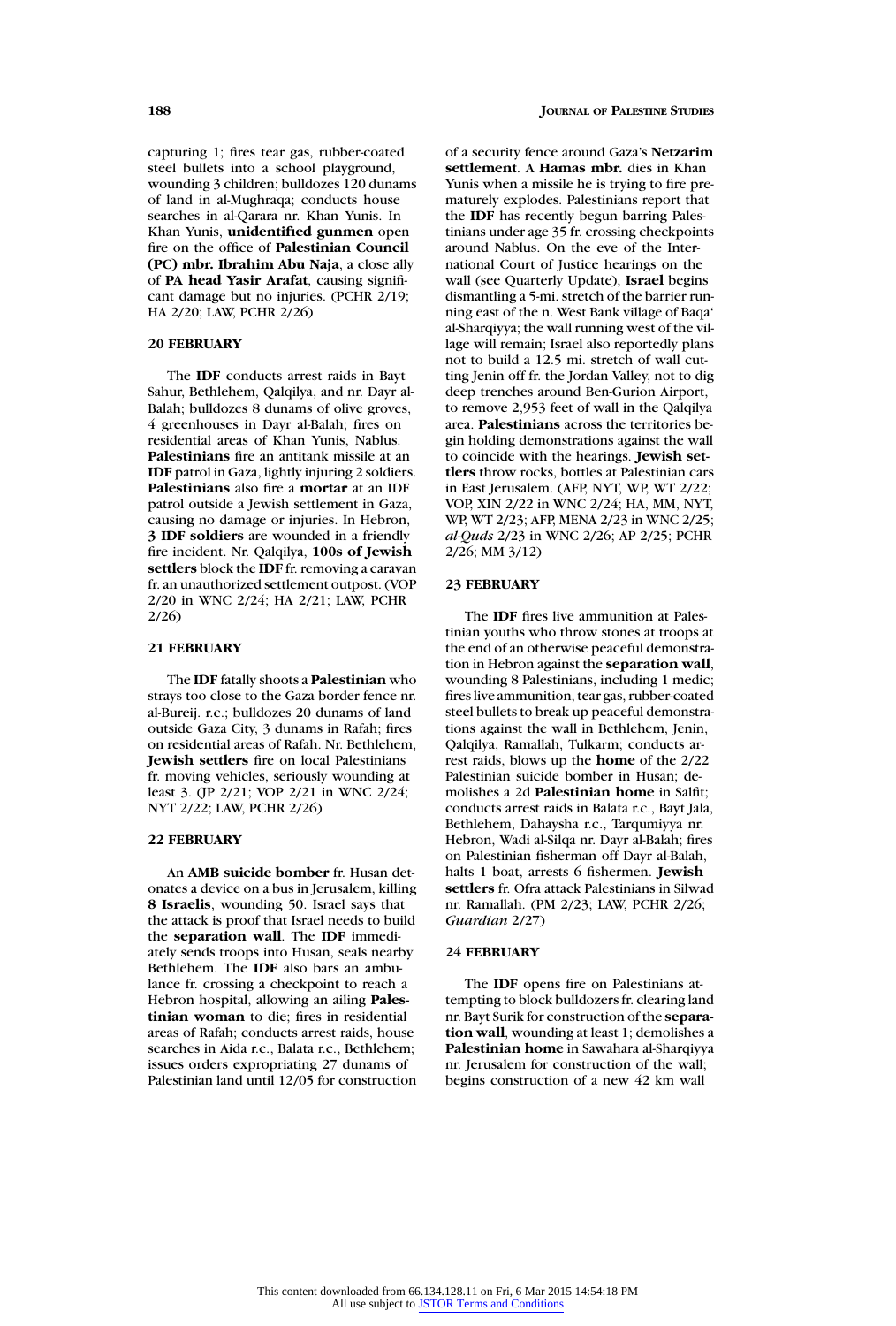segment btwn. Elkana settlement nr. Qalqilya and Ofer detention center s. of Ramallah; conducts arrest raids, house searches in Artas nr. Bethlehem, in Rafah, in camps and villages around Hebron and Jenin; raids, seals a Tulkarm charitable organization allegedly linked to **Hamas**, confiscating equipment, furniture. **PA security officials** confirm that **Hizballah** helped fund the 1/29 and 2/22 suicide bombings. (AFP, MM 2/24; VOP 2/24 in WNC 2/26; AP, NYT 2/25; HA, LAW, PCHR 2/26)

### **25 FEBRUARY**

The **IDF** imposes a curfew on Ramallah, along with **Shin Bet** raids 4 banks to seize \$6.7 m.–\$9 m. from 400 accounts allegedly "linked to terrorist activities" (see Quarterly Update); troops clash with local Palestinians, leaving 57 wounded. The **IDF** also imposes a curfew on Husan; begins bulldozing land nr. Netzarim settlement confiscated on 2/23; demolishes a **Palestinian home** in Bayt Hanina; fires on residential areas of Khan Yunis; conducts arrest raids, house searches in Aida r.c., Balata r.c., Bayt Fajr, Bayt Jala, Bethlehem. In the n. Israel village of Be'einei, **Israeli authorities** demolish 3 **Israeli Arab homes** that were "illegally built," bulldoze 10.5 dunams of olive groves, clash with residents (wounding 3, arresting 6). (AP, HA, IDF press release, PRCS 2/25; AFP, VOP 2/25 in WNC 2/27; HA, LAW, NYT, PCHR, REU, WP, WT 2/26; VOP 2/26 in WNC 2/28; CSM, *Guardian*, MM 2/27; AYM, JT 2/27 in WNC 3/2; JT 3/2 in WNC 3/4; MM, PR 3/3; MM 3/4; PCHR 3/11)

### **26 FEBRUARY**

The **IDF** transfers a **West Bank administrative detainee** to Gaza for 5 yrs.; opens fire on stone-throwing Palestinian youths at the end of a **separation wall** demonstration nr. Bayt Surik and Biddu, killing **2 Palestinians**, wounding 20; blows up 2 **Palestinian homes** in Aida r.c.; conducts arrest raids in al-Arub r.c.; fires on residential areas of al-Qarara. The **IDF** also conducts arrest raids in Ramallah, temporarily blocking access to **Arafat**'s compound, occupying the Palestinian Medical Relief offices as an observation post, shooting and wounding 1 Palestinian. In Gaza, **2 AMB mbrs.** crawl through a sewer pipe to get into the Erez Industrial Zone (inside Gaza), where they fatally shoot **2 IDF soldiers** before being shot dead themselves. A group of **Israelis** stabs,

beats, seriously injures a **Palestinian** in West Jerusalem; police arrest 1 Israeli. (HA, MM, REU 2/26; VOP 2/26 in WNC 2/28; MM, NYT, WP, WT 2/27; VOP 2/27 in WNC 3/2; PR 3/3; PCHR 3/4)

### **27 FEBRUARY**

An **Islamic Jihad suicide bomber** on a bicycle detonates a device nr. Gaza's Kefar Darom settlement, killing only himself, causing no injuries. **Palestinian gunmen** open fire on an Israeli vehicle just inside Israel nr. Beersheba, killing **2 Israelis**, escaping; the **AMB**, **Popular Front for the Liberation of Palestine–General Command (PFLP–GC)** claim responsibility. The **IDF** storms the **al-Aqsa Mosque** compound after Friday prayers, claiming to break up a demonstration there, firing rubber-coated steel bullets and percussion grenades, lightly injuring several Palestinians and sparking stone-throwing toward the Western Wall by Palestinian youths, which causes no injuries. The **IDF** also demolishes **84 Palestinian shops** in Bayt Hanun, in an apparent move to expand the buffer zone around the Erez crossing; raids Husan, imposes a curfew, surrounds 3 mosques, fires tear gas inside, injuring 24 worshipers; fires on Palestinians who throw stones at soldiers at the end of peaceful demonstrations against the **separation wall** in Budrus, Qibya, causing no injuries; conducts arrest raids nr. Hebron, Ramallah; fires on residential areas of Khan Yunis; withdraws troops fr. the Palestinian Medical Relief offices in Ramallah, occupied on 2/26. **Palestinians** fire a **Qassam rocket** at Neve Dekalim settlement, causing damage but no injuries. (VOP 2/27 in WNC 3/2; NYT, PCHR, WT 2/28; PR 3/3; PCHR 3/4)

# **28 FEBRUARY**

The **IDF** assassinates **Islamic Jihad military cmdr. Muhammad Judah**, firing missiles at his car as he drives through Jabaliya r.c., also killing his 2 passengers, **Islamic Jihad mbr. Amin Daduh** and his brother Ayman Daduh (not a mbr. of the group), wounding 11 bystanders (including 3 children). The **IDF** also fires on Palestinian schoolchildren nr. Nablus, seriously injuring an 11-yr.-old boy; fires on residential areas of Khan Yunis; conducts house searches, fires on residential areas, damages vehicles in Surif nr. Hebron. In Gaza City, **20 Palestinian gunmen** raid the **PA Land Authority** offices, demanding that property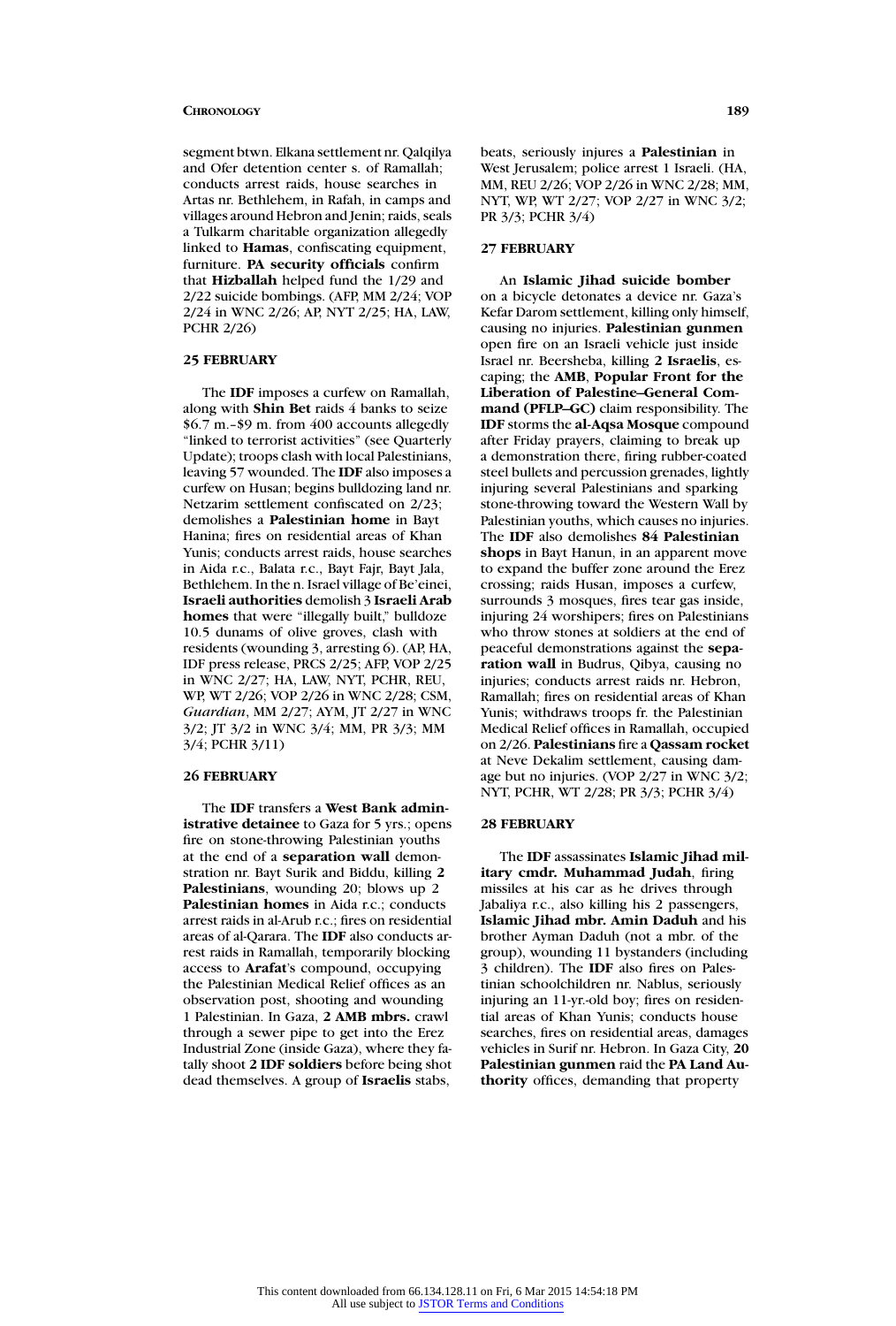be transferred to their names. In Khan Yunis, **40 AMB mbrs.** raid the **Palestinian Broadcasting Company** offices in what they say is a protest against economic conditions, demand jobs in the PA. (AFP, NYT, WP, WT 2/28; LBC, PSCT, VOP 2/28 in WNC 3/2; NYT, PR 3/3; PCHR 3/4)

### **29 FEBRUARY**

In an apparent assassination, the **IDF** raids Balata r.c., fatally shoots **wanted AMB mbr. Muhammad Oweiss**, allows him to bleed to death. At Oweiss's funeral later in the day, the IDF fires on mourners outside the mosque, killing **wanted AMB mbr. Rihad Abu Shallah**, wounding 3 bystanders. The **IDF** also fires on residential areas of Rafah; conducts arrest raids, house searches in Bethlehem, Jenin, Nablus. **Israel's High Court** orders a 1-wk. halt to construction of the **separation wall**, while it considers a petition fr. the Israeli-Palestinian group, **Popular Comm. Against the Wall**. In Gaza City, **1,000s of Palestinians** take part in the funeral of Islamic Jihad military leader **Judah**, assassinated on 2/28. In Yatta nr. Hebron, **Jewish settlers** seize Palestinian land, begin constructing concrete platforms for mobile homes. (NYT, WP 3/1; PCHR 3/4; Gush Shalom press release 3/6)

# **1 MARCH**

The **IDF** fires on residential areas of Gaza City; fires on stone-throwing youths in Burqa nr. Nablus. **Unidentified gunmen** assassinate **Arafat's close adviser Khalil Zabin**, shooting him 12 times as he leaves his Gaza City office (see Quarterly Update). **Jewish settlers** fr. Tekoa nr. Bethlehem seize, bulldoze 20 dunams of land in neighboring al-Rashayda. (VOP 3/1 in WNC 3/3; BBC, MM, NYT, WP, WT 3/2; VOP 3/2 in WNC 3/4; CSM, PR 3/3; PCHR 3/4; PR 3/17)

In Washington, **Sharon chief of staff Dov Weisglass**, Israel's **National Security Adviser Giora Eiland** meet with **U.S. Secy. of State Colin Powell**, **U.S. National Security Adviser Condoleezza Rice** to discuss "practical steps" to carry out Sharon's disengagement plan. (WT 3/1; MM, NYT 3/2; WP 3/3; MM 3/5; HA, MM 3/10) (see Quarterly Update)

### **2 MARCH**

The **IDF** announces plans to "intensify our antiterror operations" in Gaza, saying

the aim is to "eliminate as many terrorists as possible" before a unilateral Israeli pullout fr. the Strip. **IDF** troops raid Yatta, fatally shoot an unarmed **Palestinian** outside his home when he allegedly fails to obey orders to halt, begin to bulldozes his house, then suddenly leave, raising suspicions that the man killed was not the man the soldiers intended to target. The **IDF** also conducts arrest raids in Balata r.c., Hebron, Nablus, Ramallah, Tulkarm; conducts house searches in Bayt Hanun; fires on residential areas of Khan Yunis. **Jewish settlers** install 6 mobile homes at Einav e. of Tulkarm. (HA, WT 3/3; VOP 3/2 in WNC 3/4; PCHR 3/4)

# **3 MARCH**

An **IDF** helicopter fires missiles at a car driving outside Gaza City, assassinating **3 senior Hamas mbrs. Tarad Jamal** (local military cmdr.), **Ibrahim Dayri**, **Ammar Hassan**; fatally shoots an **AMB mbr.** brandishing an assault rifle who approaches an IDF patrol in Tulkarm. The **IDF** also transfers a **West Bank administrative detainee** to Gaza; raids Hebron University, damages an exhibit on Palestinian culture; fires on residential areas of Khan Yunis (seriously wounding a 6-yr.-old Palestinian inside his home), Rafah, Tulkarm r.c.; conducts arrest raids in Husan and al-Khadir nr. Bethlehem, Nablus, Tulkarm. **Palestinians** toss an explosive device at a Jewish settler vehicle nr. Hebron, lightly wounding **1 Jewish settler**. A **Palestinian** dies of injuries received during the separation wall protest at Biddu on 2/26. (HA, PR 3/3; LBC, VOP 3/3 in WNC 3/5; MM, NYT, PCHR, WP, WT 3/4; PCHR 3/11)

# **4 MARCH**

**Israel** seals the West Bank, Gaza through 3/7 for the Purim holidays. The **IDF** makes a major raid on Rafah in search for smugglers' tunnels, fatally shooting a **14-yr.-old Palestinian boy** nr. his school, wounding 9, firing on an ambulance, demolishing 1 **Palestinian home**, severely damaging 21 homes plus water and electrical works, bulldozing 23 dunams of land; no tunnels are found. In an apparent assassination, the **IDF** also shells the home of the **Palestinian Resistance Comms. (PRC) Rafah head Awni Kulab**, killing him, seriously injuring his wife and son; conducts arrest raids nr. Hebron, in Qalqilya; bulldozes 600 dunams of Palestinian land btwn. the **separation wall**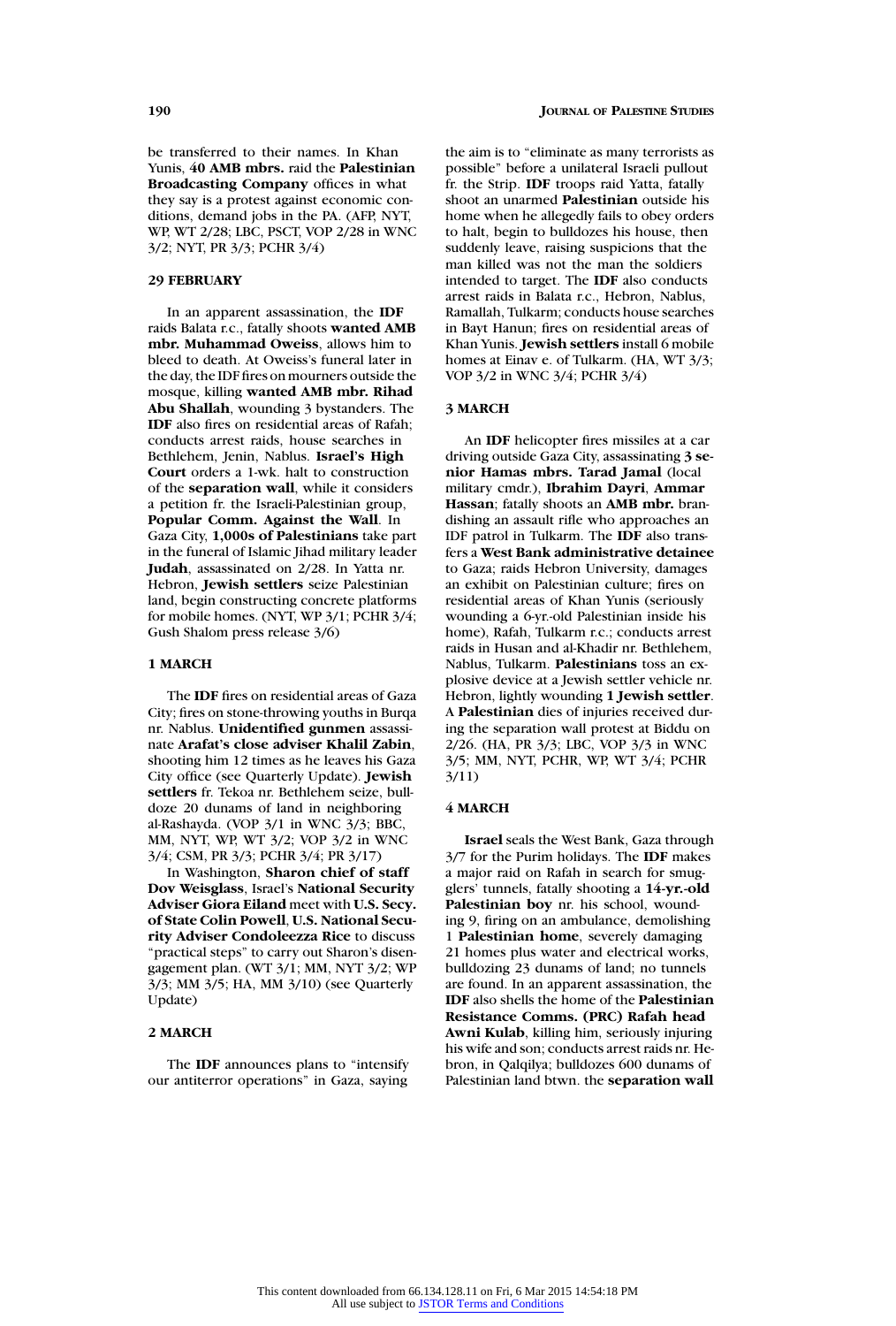and the Green Line outside Qalqilya. **Jewish settlers** conduct patrols with **IDF** soldiers in Hebron, photograph Palestinian homes, raid and vandalize 1. (AFP, MM, REU 3/4; VOP 3/4, *al-Quds*, VOP 3/5 in WNC 3/12; NYT, WT 3/5; PM 3/9; PR 3/10; PCHR 3/11)

# **5 MARCH**

The **IDF** sends troops into Ramallah to surround **Arafat**'s headquarters, check identities of anyone going in or out; tightens roadblocks around al-Ram and the n. Jordan Valley; reinforces troops in, fires on residential areas of Rafah; fires on residential areas of Jaba' nr. Jenin, seriously wounding a 10-yr.-old Palestinian playing outside his home; conducts arrest raids in Balata r.c., Bethlehem, Nablus, Qalqilya. A **10-yr.-old Palestinian** dies of injuries received in the IDF assassination of 2 Islamic Jihad mbrs. on 2/28. **Jewish settlers** in Hebron uproot 150 Palestinian trees along the road fr. Kiryat Arba to the al-Ibrahimi Mosque/Tomb of the Patriarchs. (VOP 3/5 in WNC 3/12; WT 3/6; MM 3/8; LAW, PCHR 3/11; MEI 3/19)

# **6 MARCH**

In Gaza, **4 armed Palestinians** in jeeps disguised to look like IDF jeeps try to attack the **IDF** post at Erez crossing: the **1st attacker** detonates his jeep outside a gate, apparently as a diversion; the **2d attacker** drives to a **PA Preventive Security Forces (PSF)** post at the crossing, detonates his jeep, killing himself, **2 PSF officers**, wounding 19 PSF officers, Palestinian taxi drivers; the **3d and 4th attackers** crash their jeep into the IDF post, trade gunfire with IDF soldiers before being shot dead; no IDF soldiers are injured. The **AMB**, **Hamas**, **Islamic Jihad** issue a joint statement accepting responsibility, naming 2 AMB, 1 Hamas, Islamic Jihad mbr. as the attackers. The **IDF** withdraws troops surrounding **Arafat**'s Ramallah compound (see 3/5); lifts a curfew on Husan that has been in place since 2/27; fatally shoots a **PSF officer** in Tulkarm and fires on a **PSF** post in Bayt Hanun (wounding 1 PSF officer) for no apparent reason; fires on residential areas of Rafah; conducts arrest raids, house searches in Bethlehem, nr. Hebron; bulldozes 15 dunams of land along the Hebron–Bethlehem road for construction of a 2-km fence to protect Jewish settler vehicles traveling on a nearby bypass road. **Jewish settlers** fr. Hebron raze 110 dunams of Palestinian land nr. Yatta (see

# **7 MARCH**

The **IDF** attempts a predawn raid on Bureij r.c., Nussayrat r.c. in Gaza, but meets fierce resistance (rifle fire, rocket-propelled grenades, homemade antitank weapons, Molotov cocktails) fr. **Palestinian militants**, who prevent them fr. entering the camps and almost cut off their exit; the IDF is forced to call in helicopter gunships, reinforcements to evacuate; at least **14 Palestinians** (9 Hamas mbrs., 1 PRC mbr., 4 bystanders) are killed, 83 injured during the 8-hr. battle; no IDF soldiers are killed or wounded. The **IDF** also beats, injures 12 Palestinian protesters in Bayt Duqqu n. of Jerusalem; blows up a **Palestinian home** nr. Jenin; fires on residential areas of Khan Yunis, seriously wounding a woman inside her home; conducts arrest raids in Bethlehem, Jenin, al-Qarara. (NYT, PCHR, WP, WT 3/7; DUS, VOP 3/7 in WNC 3/12; BBC, CSM, HA, MM 3/8; PR 3/10; LAW, PCHR 3/11; MEI 3/19)

### **8 MARCH**

The **IDF** lifts the seal on the West Bank, Gaza imposed on 3/4; fires on Palestinians working their fields in s. Gaza who stray too close to Morag settlement, killing a **Palestinian teenager**; fires on the boy's funeral procession later in the day, wounding 1; fatally shoots a **Palestinian** grocer in Salfit during an arrest raid; fires live ammunition, rubber-coated steel bullets, tear gas at Palestinian, Israeli, international demonstrators holding a peaceful protest against the **separation wall** nr. Bayt Laqia, injuring 10s; conducts arrest raids, house searches nr. Bethlehem, Hebron, Nablus, Qalqilya, and in Nablus, al-Qarara; fires on residential areas of Khan Yunis, Rafah. A **Jewish settler** beats up a young **Palestinian woman** in Hebron; **IDF soldiers** observe but do not intervene. A **16-yr.-old Palestinian** dies of injuries received when he was deliberately run over by a **Jewish settler** in East Jerusalem a wk. ago. (MM 3/8; VOP 3/8 in WNC 3/12; BBC, WP 3/9; PR 3/10; PCHR 3/11; MEI 3/19)

### **9 MARCH**

The **IDF** raids Jenin, fatally shooting a **Palestinian woman** hanging laundry on her roof, wounding an **Agence**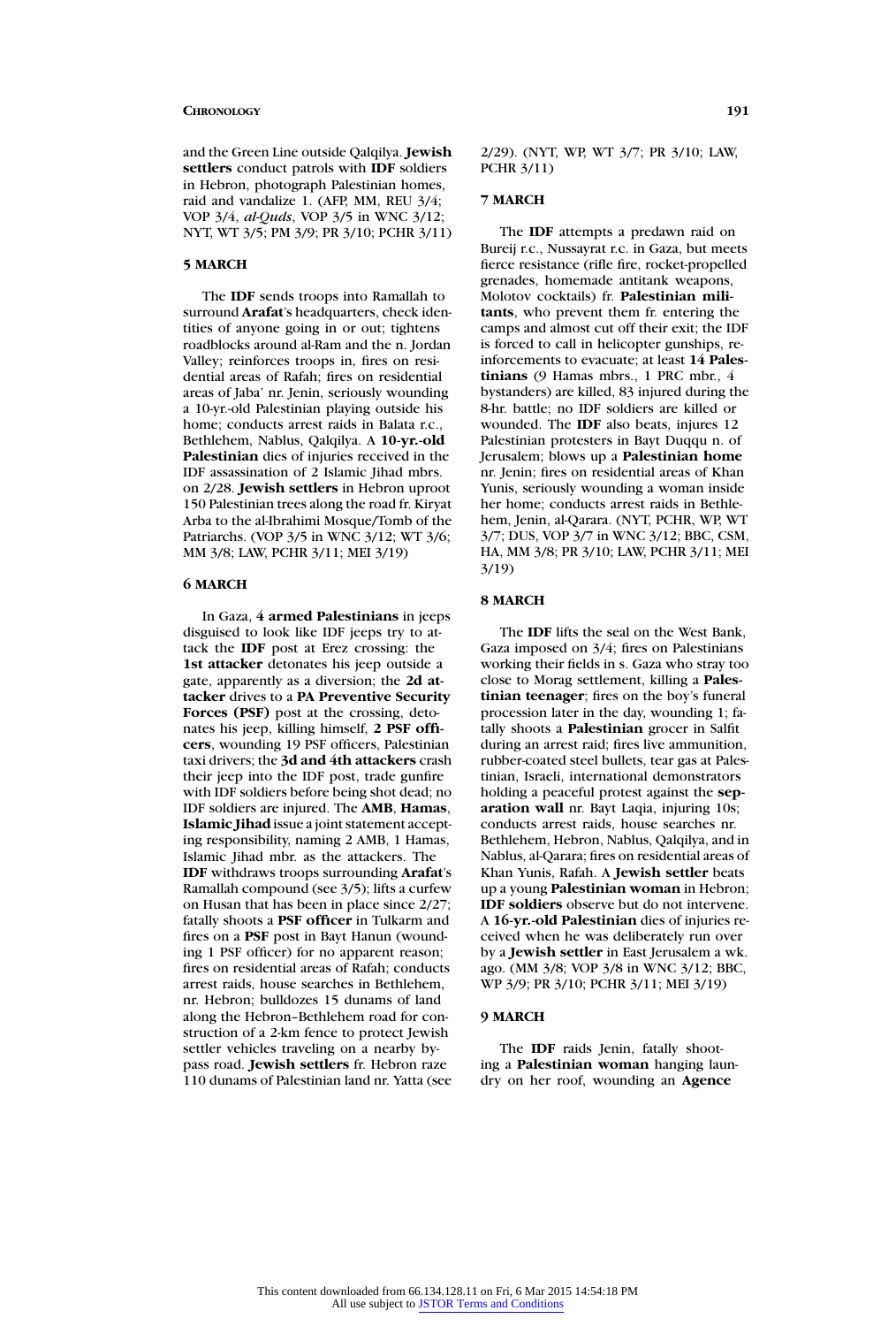### **France-Press (AFP) photographer**;

places a closure on Qalqilya; fires on residential areas in Khan Yunis, nr. Qalqilya and Ramallah; conducts arrest raids nr. Jenin and in Balata r.c., Bayt Furik, al-Bireh, Dahaysha r.c., Nablus, Tulkarm r.c.; reimposes a curfew on Husan (see 3/6). **Rafah PRC head Kulab's pregnant wife**, injured during his 3/4 assassination, dies. (JTA, MM 3/9; PR 3/10; LAW, PCHR 3/11; HA 3/18)

**Palestine Liberation Front (PLF) leader Muhammad Abbas (alias Abu Abbas)**, responsible for the 1985 Achille Lauro hijacking in which 1 American died, dies in U.S. custody in Iraq, where he was captured by U.S. forces in 4/03. (BBC, NYT, PR 3/10; WJW 3/11; NYT 3/12; PR 3/17; *al-Majallah* 3/21 in WNC 3/30)

# **10 MARCH**

**IDF undercover units** ambush, assassinate **5 wanted AMB mbrs.** driving nr. Jenin. The **IDF** also sends troops, bulldozers into Rafah, firing on residential areas, bulldozing 1 **Palestinian home**, partially demolishing 6; demolishes 1 **Palestinian home** nr. Bethlehem; bars passage of an ambulance to a Khan Yunis hospital, allowing a **1-mo.-old Palestinian infant** to die at the checkpoint; fatally shoots a **14-yr. old Palestinian** allegedly about to throw a Molotov cocktail at troops outside al-Arub r.c., hitting him 15 times in the back; fires on residential areas of Gaza City; conducts arrest raids, house searches in al-Arub r.c., Balata r.c., Bayt Furik, al-Duha nr. Bethlehem, Hebron, Saida nr. Tulkarm. **Palestinians** fire an antitank rocket at an **IDF** post at Gush Katif settlement, causing no damage or injuries. (AFP 3/10; VOP 3/10 in WNC 3/12; AFP, HA, LAW, PCHR, WP, WT 3/11; PCHR 3/18)

# **11 MARCH**

The **IDF** raids a high school nr. Nablus, arrests a 10th grader; raids a mosque in al-Bireh, arresting 1 Palestinian; fires on residential areas of Khan Yunis, wounding a man on his roof; conducts house searches, arrest raids in Nablus, Rafah. In implementation of a new security plan (Quarterly Update), the **PA** deploys large numbers of **PSF** officers on the streets of Gaza City. (MM 3/11; HA 3/14; PR 3/17; PCHR 3/18)

The U.S.'s **Abrams**, **Burns**, **Hadley** arrive in Israel for further consultations on Sharon's disengagement plan. Meanwhile in Washington, **Israeli DM Shaul Mofaz** briefs **U.S. VP Dick Cheney**, **Powell** on Israel's latest thinking regarding evacuating settlements, maintaining security control in Gaza postwithdrawal. In Cairo, **Israeli FM Silvan Shalom** meets with **Egyptian pres. Husni Mubarak** and **FM Ahmad Maher**, who provide assurances that Egypt would secure its border with Gaza following an Israeli pullout. (AFP, HA, JP, MM, NYT, REU 3/11; MENA 3/11 in WNC 3/13; MM, WP 3/12; MA 3/12 in WNC 3/16; PR 3/17; MEI 3/19)

### **12 MARCH**

The **IDF** fires on residential areas nr. Bethlehem, Qalqilya; demolishes several **Palestinian homes** in Rafah, conducts house searches, arrest raids in Bethlehem; fires tear gas, percussion grenades at Palestinians demonstrating peacefully against the **separation wall** nr. Ramallah. The **IDF** also issues orders confiscating 32,000 dunams of West Bank land along the Green Line nr. Ariel settlement for construction of a 3-mi. segment of the **separation wall**. (VOP 3/12 in WNC 3/16; WT 3/13; PCHR 3/18)

### **13 MARCH**

The **IDF** fatally shoots **2 armed Palestinians** who enter a closed military zone along the Gaza border with Israel; fatally shoots a **mentally handicapped Palestinian** nr. Nablus; raids, evacuates, closes a secondary school in Ya'bad nr. Jenin; fires on residential areas of al-Qarara, wounding a 14-yr.-old Palestinian outside his home; conducts arrest raids, house searches in and around Nablus. (VOP 3/13 in WNC 3/16; WP 3/14; PCHR 3/18)

# **14 MARCH**

**An AMB mbr.** and **a Hamas mbr.**, both fr. Gaza's Jabaliya r.c., stage a double **suicide bombing** inside Israel's Ashdod port, some 30 mi. north of the Strip, killing **11 Israelis**, wounding 20, and marking the 1st suicide bombing inside Israel staged fr. Gaza and the 1st targeting civilian infrastructure. **Hamas**, **AMB** issue a communiqué stating that "joint, qualitative operations" involving various factions will be their practice in the future. In response, the **IDF** launches air strikes against 3 metal foundries, a printing press (alleged weapons factories) in Gaza City, wounding 1 Palestinian. The **IDF** also fatally shoots **3 armed Palestinians** attempting to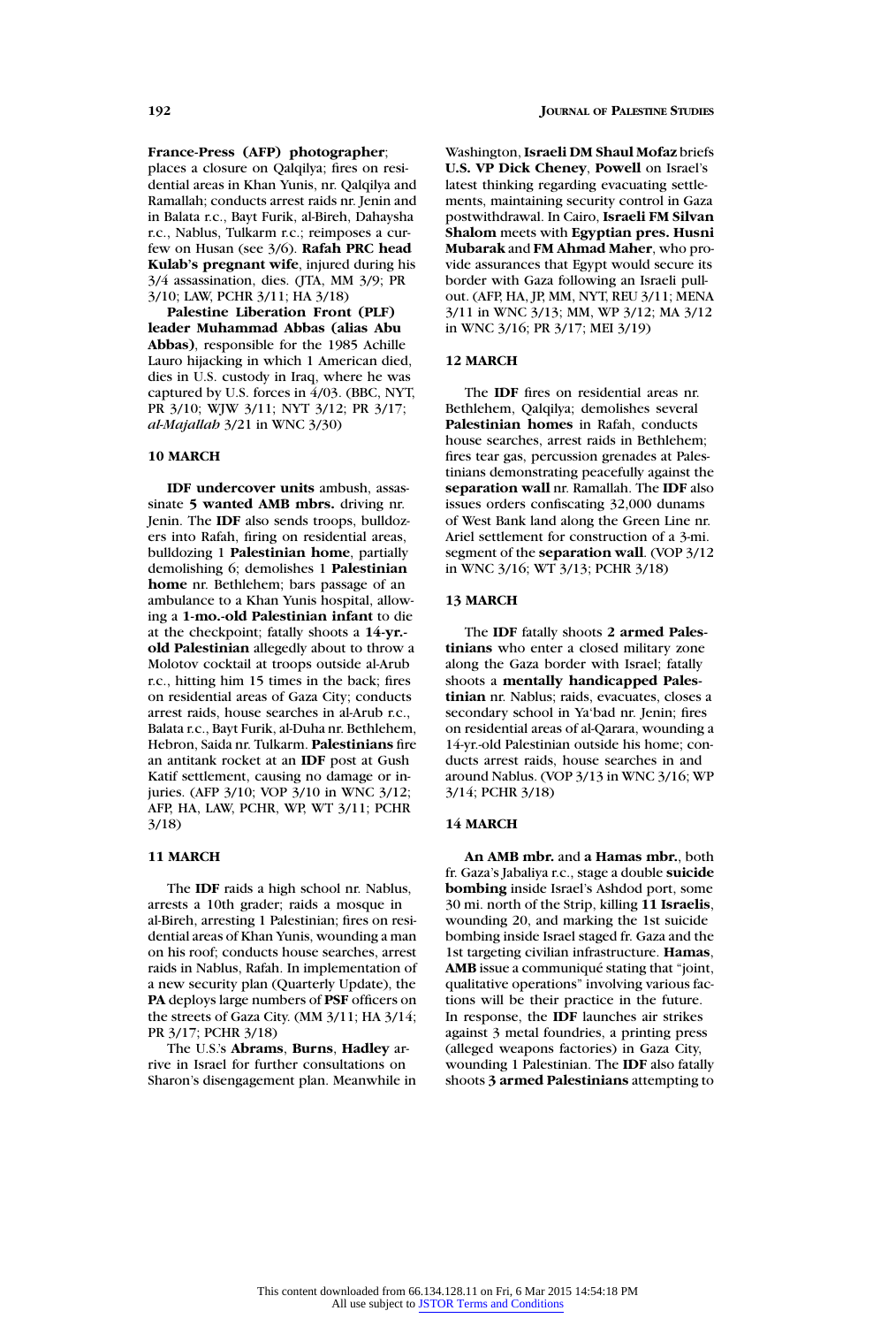infiltrate Netzarim settlement; fatally shoots a **Palestinian** during an arrest raid in Rafah; fires on Palestinians playing soccer on a field nr. Neve Dekalim settlement, wounding 1; fires rubber bullets, stun grenades at Palestinian, Israeli, international demonstrators protesting the **separation wall** nr. Mod'in Ilit settlement, wounding 10; conducts arrest raids, house searches in Aida r.c., al-Qarara and nr. Nablus, Qalqilya. **Jewish settlers** fr. Ma'ale Shomron nr. Qalqilya bulldoze 150 dunams of adjacent Palestinian land. **Jewish settlers** fr. Asfar nr. Hebron confiscate 60 dunams of nearby Yatta village land (see 3/6). (BBC, HA 3/14; VOP 3/14 in WNC 3/16; MM, NYT, WP, WT 3/15; MM 3/16; QA, *al-Quds* 3/16 in WNC 3/18; MM, PR 3/17; HA, PCHR, WJW 3/18; MEI 3/19; JPI 3/26; WP 4/1)

### **15 MARCH**

**Israel's security cabinet** approves an aggressive new campaign (dubbed **Operation Continuous Story**) against Palestinian militants in Gaza following the 3/14 Ashdod bombings. The **IDF** closes Gaza's Erez crossing "indefinitely"; raids a mtg. of PA officials and local administrators in Jenin, arresting several participants, including the mayors of 2 local communities, 1 local council mbr.; fires on a **PSF** post at Netzarim junction in Gaza, seriously injuring 1 PSF officer, severely damaging the building; places a curfew on, fires on residential areas of Husan; shells residential areas of Rafah, demolishing 1 **Palestinian home**, heavily damaging 1, occupying a 3d as an observation post; seizes 4 **Palestinian homes** in Tulkarm, 2 in Balata r.c. as observation posts; conducts arrest raids, house searches in and around Bethlehem, nr. Hebron; fires on stone-throwing youths in Balata r.c., wounding 1 teenager, 3 bystanders; fires live ammunition, rubber-coated steel bullets, tear gas at a group of Palestinian, Israeli, international protesters demonstrating against the **separation wall** nr. Ramallah, wounding 15. The **IDF** also allows 1 **West Bank administrative detainee** deported to Gaza in 9/02 to return to her West Bank home. **Jewish settlers** fr. Beitar Ilit nr. Bethlehem, accompanied by **IDF** soldiers, bulldoze 5 dunams of adjacent Palestinian olive groves. (VOP 3/15 in WNC 3/17; AFP, HA 3/16; MM, PR, REU, WP 3/17; MM, PCHR 3/18; MEI 3/19; PCHR 3/25)

### **16 MARCH**

Overnight, the **IDF** destroys the educational studies campus of Gaza City's **al-Aqsa University**, blowing up 2 buildings and bulldozing the 5.5 dunam campus, 30 dunams of surrounding agricultural land. During the day, **IDF** helicopters fire missiles at the home of**Islamic Jihad leader Muhammad al-Hindi** in Gaza City, missing him but assassinating **Islamic Jihad mbrs. Nassir Yasin and Husni Sarafiti,** wounding at least 7 bystanders. **IDF** helicopters also fire missiles at the Rafah home of **PRC leader Faraj Abu Jarrar**, assassinating him, killing fellow **PRC mbr. Mahmud Abu Nahal**, wounding at least 6. The **IDF** also demolishes a **Palestinian home** nr. Nablus, 1 nr. Ramallah, 1 in Tulkarm r.c.; conducts arrest raids, house searches in al-Bireh, Hebron, Jenin, al-Maghazi, Ramallah. **Jewish settlers** fr. Carmiel nr. Hebron, accompanied by **IDF** soldiers, bulldoze more than 10 dunams of nearby Yatta agricultural land. **Jewish settlers** fr. Mafdal Oz nr. Hebron seize, raze 13 dunams of nearby Palestinian agricultural land; **Jewish settlers** fr. Itamar nr. Nablus beat, threaten to kill a Palestinian fr. nearby Awarta village. Late in the evening, large formations of **IDF** armored vehicles gather outside the main entry points to the Gaza Strip in apparent preparation for a major incursion; Israeli security officials say that **Sharon** has authorized the **IDF** and **Shin Bet** to "act without limitations against top figures from all terror organizations." (HA, MM, PCHR 3/16; PSCT, VOP 3/16 in WNC 3/18; HA, NYT, PR, REU, WP 3/17; NYT, PCHR, WP 3/18; PR 3/24)

# **17 MARCH**

The **IDF** sends tanks, troops into Rafah in search of smugglers' tunnels; comes under heavy fire from Palestinians but sustains no injuries; demolishes 31 **Palestinian homes** completely, 18 partially, damages 46 others; pulls out late in the evening without finding any tunnels. During the incursion, **IDF** helicopters fire missiles at 2 groups of Palestinian militants who approach soldiers, killing **2 Palestinians**, wounding at least 7; fires a missile at a group of Palestinian children, killing **2 Palestinian teenagers**, injuring 3; 8 other Palestinian bystanders are wounded during the day. Palestinians in Jabaliya r.c. barricade the camp in expectation of a major incursion. In the West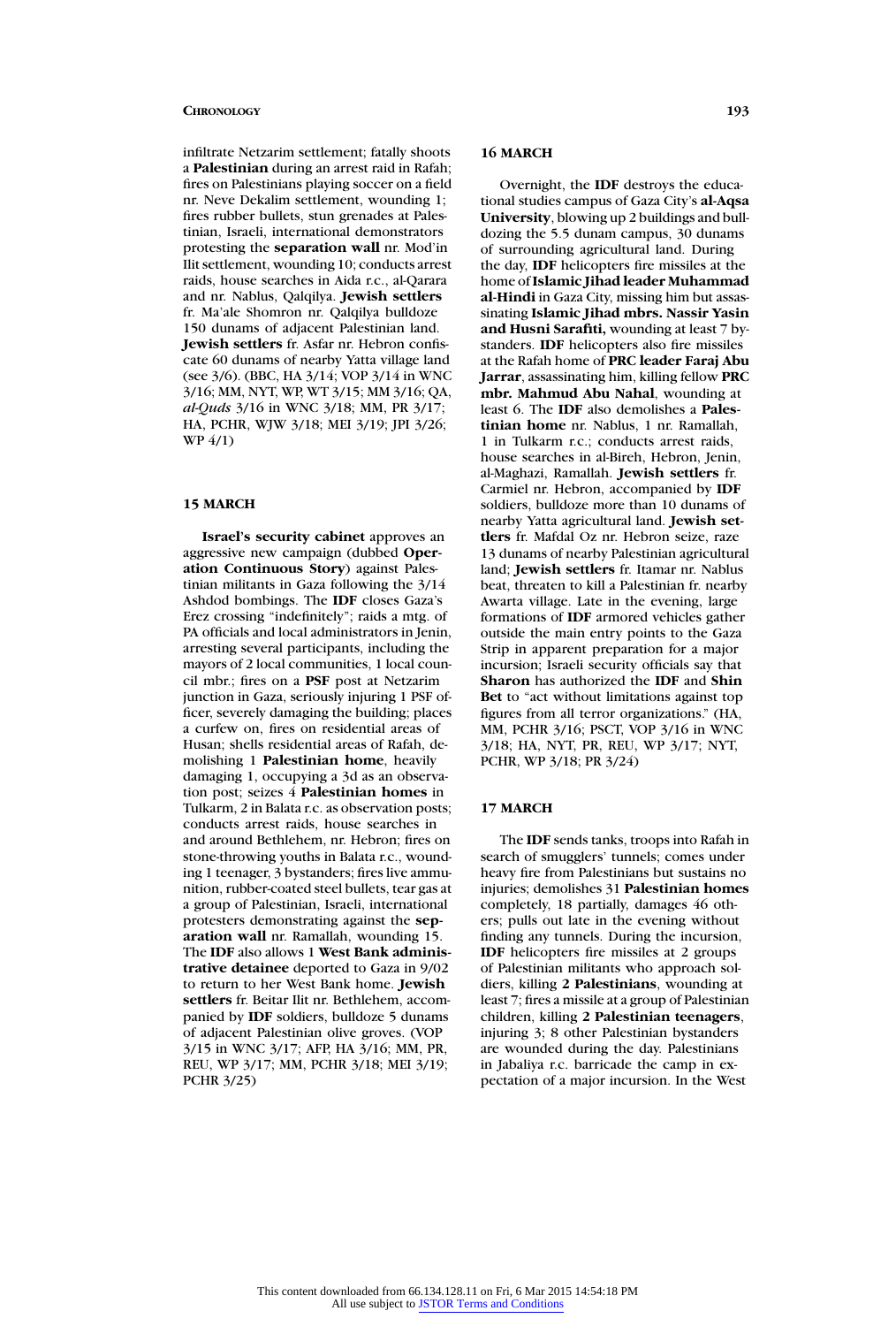Bank, the **IDF** demolishes 3 **Palestinian homes** nr. Nablus, Ramallah, Tulkarm; conducts arrest raids in and around Bethlehem and Hebron, on the al-Najah University campus in Nablus, in Bayt Laqia and Qalqilya. **PSF officers** at a newly installed PSF checkpoint in central Gaza City attempt to stop, search a carload of **Hamas mbrs.**, who toss grenades, open fire on the officers, killing **1 Palestinian bystander**, wounding 17 (more than 10 of them PSF officers). (HA, MM, REU 3/17; IDF Radio, PSCT, VOI, VOP 3/17 in WNC 3/19; MM, NYT, PCHR, WP 3/18; UNRWA press release 3/19; PR 3/24; PCHR 3/25)

# **18 MARCH**

The **IDF** creates new sand barriers, fires on stone-throwing Palestinian youths in al-Maghazi; demolishes a **Palestinian home** in Bethlehem, ejects a Palestinian family fr. their home in Husan, converts it into an observation post; fires on residential areas of Khan Yunis (wounding a woman inside her home), Rafah; fires stun grenades, tear gas at Palestinian, Israeli, international demonstrators protesting the **separation wall** nr. Mod'in Ilit. A **Palestinian** dies of injuries received in Israeli's 3/17 missile attack on Rafah. (HA, PRCS 3/18; WT 3/19; PCHR 3/25)

# **19 MARCH**

**Hamas** detonates a roadside bomb nr. Mughraqa, disabling an **IDF** tank, injuring 4 soldiers. In response, the **IDF** demolishes 5 **Palestinian homes** in Mughraqa. The **IDF** also fires on residential areas of Khan Yunis (killing a **7-yr.-old Palestinian girl** playing outside her home), Rafah (wounding an 8-yr.-old boy); demolishes a **Palestinian home** in Bethlehem; conducts arrest raids nr. Hebron, Netzarim settlement. A **Palestinian** youth attempts to stab an **Israeli border policeman** in Jerusalem; is shot, wounded, arrested. **AMB gunmen** fatally shoot **George Khoury**, son of a prominent Israeli Arab attorney, nr. East Jerusalem's French Hill settlement, mistaking him for a **Jewish settler**; AMB issues an apology to the family, calling Khoury a martyr. Another **Palestinian** dies of injuries received during the IDF missile attack on Rafah on 3/17. (MM 3/19; VOP 3/19 in WNC 3/23; NYT, WP, WT 3/20; NYT, WP, WT 3/21; PR 3/24; HA, PCHR 3/25)

### **20 MARCH**

The **IDF** fatally shoots a **Palestinian** in Balata r.c. **Jewish settlers** detain **3 Palestinians** grazing their animals nr. Tekoa settlement, beat them, take them to the settlement and hold them for 7 hrs. (PCHR 3/25)

# **21 MARCH**

The **IDF** raids Abasan nr. Khan Yunis in pursuit of **wanted Izzeddin al-Qassam Brigades mbr. Basim Kadih**, fatally shooting him in an apparent assassination, also killing his **wife**, sparking an exchange of gunfire in which **3 Hamas mbrs.** are killed (including 1 who is run over by an IDF jeep, then executed by an IDF soldier, who gets out of the jeep, shoots him in the head), wounding 10 others (at least 6 of whom are hit with live ammunition in the head and chest). The **IDF** then demolishes 5 **Palestinian homes** in Abasan, including Kadih's, and bulldozes 4 dunams of land. The **IDF** also fatally shoots **2 Palestinians** nr. the Kissufim crossing; demolishes 2 **Palestinian homes** in Dahaysha r.c.; fires on residential areas of Khan Yunis; fires on Palestinian, Israeli demonstrators protesting against the **separation wall** nr. Kharbata northwest of Ramallah, wounding at least 5 people, including a 9-yr.-old Palestinian boy, an Israeli hit in the eye; conducts arrest raids in Balata r.c., Nablus. **2 Palestinians** die of injuries received earlier. (PCHR, XIN 3/21; VOP 3/21 in WNC 3/23; HA, WP 3/22; PCHR 3/25)

### **22 MARCH**

The **IDF** assassinates **Hamas spiritual leader and founder Shaykh Ahmad Yasin,** firing 3 internationally banned flechette missiles at him as he leaves a Gaza City mosque after morning prayers, also killing **3 bodyguards**, **4 bystanders**, wounding at least 17 Palestinians, including Yasin's 2 sons. Immediately, **100,000s of Palestinians** take to the streets throughout the territories to protest the assassination. The **IDF** seals Gaza; clashes with Palestinian demonstrators in Balata r.c. (killing an **al-Najah Radio correspondent** in Balata r.c., apparently thinking his mobile phone was a weapon), Bethlehem, Dayr al-Balah, Hebron (fatally shooting **1 Palestinian** watching fr. his balcony), Jenin, Khan Yunis (killing **3 Palestinians**), Nablus; fires on residential areas of Rafah, Qalqilya, Tal Zu'rub; imposes a curfew on areas around Jenin, fires on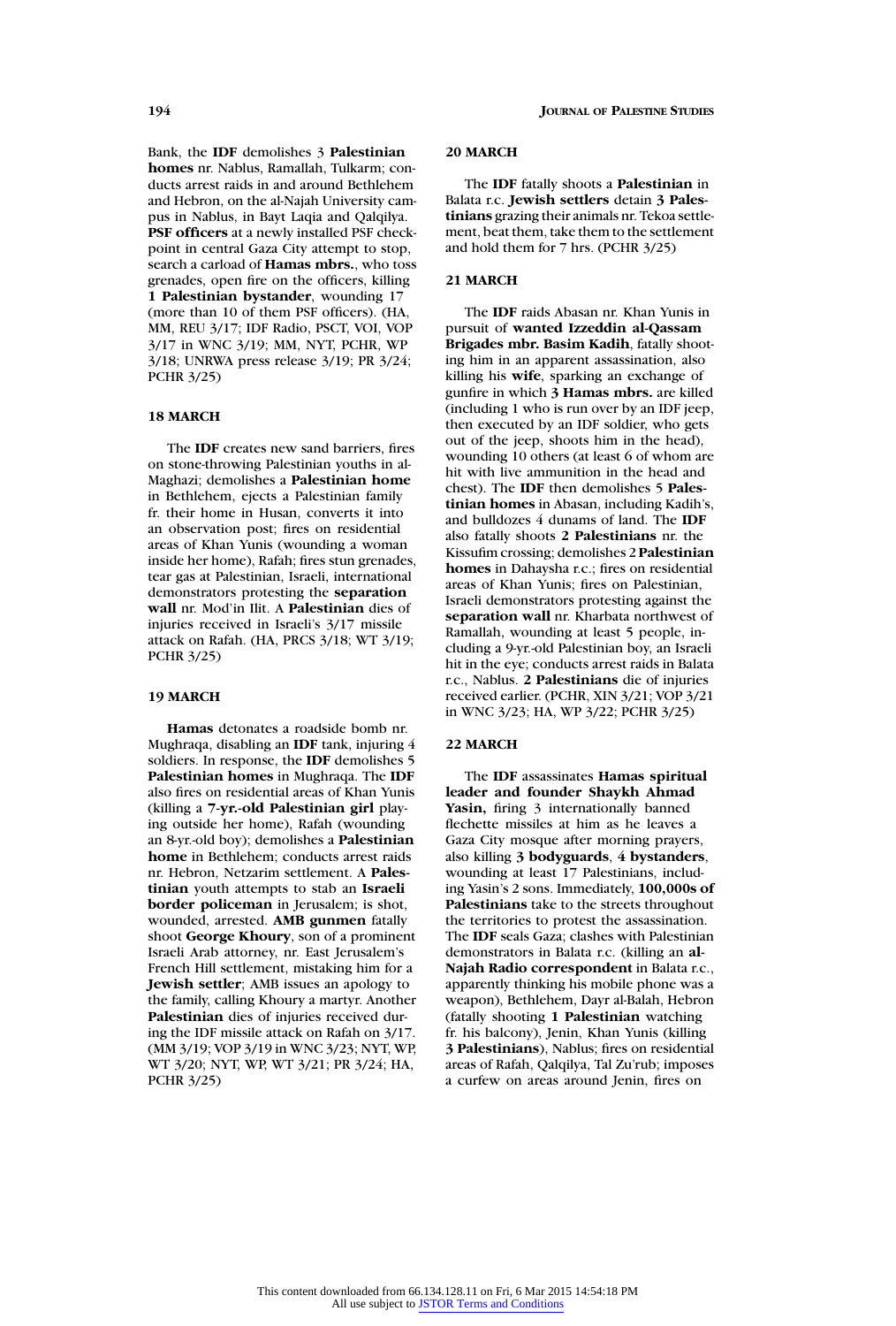residential areas; temporarily occupies a **Palestinian home** as an IDF post nr. Dayr al-Balah. 100s of Palestinian youths in East Jerusalem gather at checkpoints to throw stones at IDF soldiers; **Palestinian prisoners** in 2 Israeli jails riot. Palestinians fire **Qassam rockets**, mortars, antitank rockets at Gush Katif and Netzarim settlements, nearby IDF posts, the western Negev, damaging 2 apartments in Netzarim but causing no injuries. An ax-wielding **Palestinian** fr. the West Bank village of Bidiyya wounds **3 Israelis** outside an army base in Tel Aviv before being arrested. An **unidentified assailant** said to be Arab stabs, lightly wounds **3 Israelis** on a Jaffa bus. **4 Palestinians** are arrested for beating up a **Jewish settler** in East Jerusalem. **Jewish settlers** detain, beat a **Palestinian** man in the Jordan Valley. An estimated **200,000 Palestinians**, including reps. of all Palestinian factions, take part in Yasin's funeral services later in the day, with **21 PSF officers** forming an honor guard for Yasin's coffin, Gaza churches ringing their bells, mosques broadcasting Qur'anic verses. Meanwhile, **Israeli defense chiefs** meet, agree to target the entire remaining **Hamas leadership** immediately, without waiting for another Hamas attack. **Israel** also announces that it will close the only mental health clinic serving East Jerusalem Palestinians (1,200 patients) because of "security concerns." (AP, BBC, CSM, HA, MA, MM, NYT, REU, WP, WT 3/22; AP, ATL, ITAR-TASS, MNR, MENA, IDF Radio, IRNA, ITAR-TASS, JP, VIRI, VOI, VOP, XIN 3/22 in WNC 3/24; al-Arabiyya TV [Dubai], Syrian Arab News Agency 3/22 in WNC 4/27; AFP, BBC, CSM, HA, JT, MM, NYT, WP, WT 3/23; AFP, AYM, DUS, HA, *al-Hayat al-Jadida*, JT, MA, MENA, *al-Ra'i*, THWR, TSHR, VIRI, YA 3/23 in WNC 3/25; MM, NYT, PR, WP 3/24; ATL, ITAR-TASS, *Izvestiya*, JT, *al-Ra'i*, SA, VOP, XIN 3/24 in WNC 3/26; AYM 3/24 in WNC 4/3; JT, MM, PCHR, WJW 3/25; ITAR-TASS, MENA, NHR, VIRI 3/25 in WNC 3/27; MM 3/26; MNR 3/27 in WNC 3/30; AYM 3/30, VOP 3/31 in WNC 4/2; MEI 4/2; PCHR 4/15)

In Washington, **Shalom** holds further talks on Sharon's disengagement plan with **VP Dick Cheney**, **Powell**, **Rice**. (WP 3/23)

# **23 MARCH**

The **IDF** discovers, disarms a bomb underneath a truck with Israeli license plates at a checkpoint outside Nablus; fatally shoots **2 armed Palestinians** attempting to infiltrate Morag settlement; fires tear gas to

disperse a group of Palestinians in Hebron demonstrating against the Yasin assassination, causing an **elderly Palestinian** to suffocate, die; fires on stone-throwing youths outside al-Fawwar r.c. nr. Hebron, on residential areas of Rafah (wounding a Palestinian construction worker at an UNRWA school site, a Palestinian inside her home); conducts arrest raids, house searches in Jayyus nr. Qalqilya; bulldozes 62 dunams of Palestinian land in al-Qarara. In the Hebron area, **Palestinians** throw stones at IDF troops, Jewish settler vehicles on bypass roads, causing no injuries but forcing the IDF to close the bypass routes temporarily. The **Israeli navy** fires on a "suspicious object" in the water 2 mi. off Gaza's shore; **Palestinian fishermen** say they were targeted. **Palestinian gunmen** fire at a **Jewish settler** bus nr. Ofra, causing no injuries. **Palestinians** also fire a mortar at Gush Katif settlement, an antitank rocket at an IDF patrol in Gaza, causing no damage or injuries in either incident. In Israel, **1,000s of Israeli Arabs** in Nazareth march in protest of Yasin's assassination. A **Palestinian** dies of injuries received in the IDF missile attack on Rafah on 3/17. (AFP, AP, HA 3/23; HA, WT 3/24; PCHR 3/25)

**Hamas** names hard-line **spokesman 'Abd al-'Aziz Rantisi** as acting political head in Gaza and **Hamas politburo chmn. Khalid Mishal**, currently in exile in Damascus, acting head of the whole movement. (HA, MM 3/23; VOP 3/23 in WNC 3/25; al-Arabiyya TV [Dubai] 3/23 in WNC 4/27; HA, MM, NYT, REU, WP, WT 3/24; IDF Radio, LBC, MA, *al-Quds*, SA, VOI 3/24 in WNC 3/26; WP, WT 3/25; AYM 3/25, *al-Quds* 3/26 in WNC 3/30)

### **24 MARCH**

The **IDF** catches a **16-yr.-old Palestinian boy** wearing a suicide bomb at a checkpoint s. of Nablus, defuses the bomb, detains the boy; the Balata r.c. **AMB** takes responsibility, angering many Palestinians. The **IDF** also sends 25 tanks, bulldozers into Khan Yunis to raze 5 farms, 7 **Palestinian homes** that allegedly "provided cover" for Palestinian gunmen, also demolishing a main road and effectively dividing the town in half; fires on stone-throwing Palestinians in Hebron (wounding 8), residential areas nr. Qalqilya; conducts arrest raids in Aida r.c., 'Ayn Bayt al-Ma'a r.c., Balata r.c., Dahaysha r.c., Jayyus, Nablus, Tubas nr. Jenin; temporarily occupies a **Palestinian home** nr.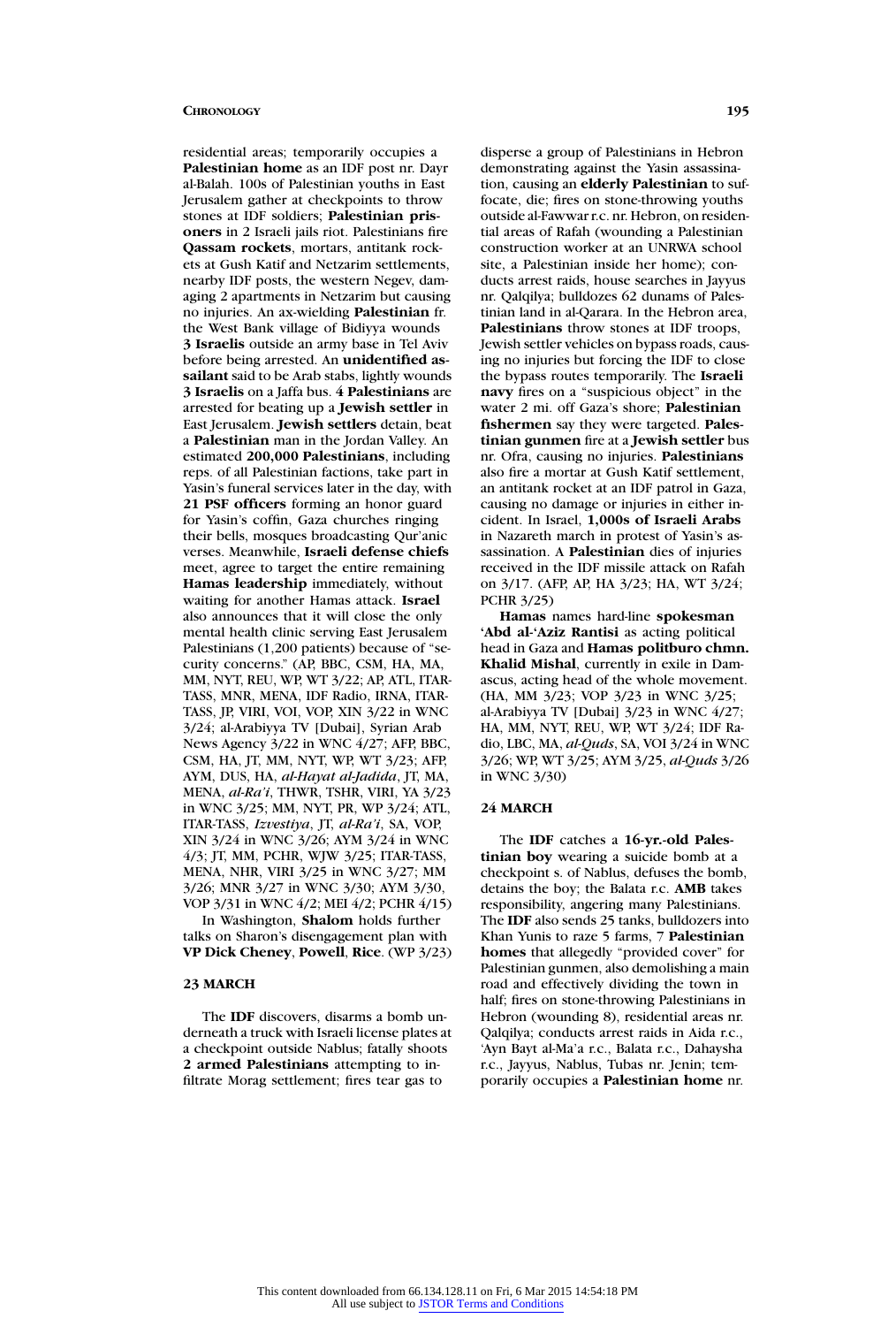Nablus as an observation post. **Palestinian gunmen** fire on an **IDF** patrol outside Gaza's Gadid settlement, lightly injuring 1 soldier; also fire on IDF soldiers nr. Ramallah, nr. Netzarim settlement, causing no damage or injuries. A **Palestinian** dies of injuries received on 2/11. (BBC, HA, REU, WT 3/24; VOP 3/24 in WNC 3/26; MM, NYT, PCHR, WP, WT 3/25; AYM 3/26 in WNC 3/30; PR 3/31; PCHR 4/1; MEI 4/2; PR 4/7)

In Washington, **Weisglass**, **Eiland** present U.S. officials (including **Rice**) Sharon's "preferred plan" for unilateral disengagement fr. Gaza plus 6 settlements in the West Bank (Ganim, Hermesh, Homesh, Mevo Dotan, Qadim, Sa-Nur). (MM 3/24; MM 3/26; HA 3/28) (see Quarterly Update)

### **25 MARCH**

The **IDF** fatally shoots **2 armed Hamas mbrs.** attempting to infiltrate Gaza's Tal Katifa settlement fr. the sea; demolishes 3 **Palestinian homes** in Khan Yunis completely, 10 partially; conducts arrest raids, house searches nr. Jenin and in Balata r.c., Nablus, Qabatya nr. Jenin, Salfit; imposes a curfew, fires on residential areas of Burqa. **71 prominent Palestinians** issue a public call for nonviolent protest against the Yasin assassination, renunciation of violence; the **AMB**, **Izzeddin al-Qassam Brigades** denounce the statement. **3 Palestinians** (fr. Gaza City, Hebron, Rafah) die of injuries received earlier. (VOP 3/25 in WNC 3/27; MM, NYT 3/26; VOP 3/26 in WNC 3/30; MA, NYT 3/27; PR 3/31; PCHR 4/1; MEI 4/2; PR 4/7)

### **26 MARCH**

The **IDF** fires on stone-throwing youths in Dahaysha r.c., killing **1 Palestinian**; fires on residential areas of Khan Yunis, Rafah (wounding a Palestinian playing soccer), conducts arrest raids in Anabta nr. Tulkarm, Bayt Sahur, Jenin, Salfit. In Nablus, an **AMB** mbr. dies when his car mysteriously explodes in what may be an assassination. **UN officials** note that nearly all food and other humanitarian aid to Gaza has ceased since Israel closed the Erez crossing on 3/15, warn that a humanitarian crisis could ensue if Israel does not ease restrictions. On the 1st Friday after **Yasin**'s assassination, **10,000s of Palestinians** protest across the West Bank and Gaza. (VOP 3/26 in WNC 3/30; NYT, WT 3/27; AFP 3/30; PR 3/31; PCHR 4/1)

### **27 MARCH**

The **IDF** sets up a new checkpoint outside Qalqilya; raids Balata r.c., fires on stonethrowing youths, trades gunfire with Palestinian militants; a **6-yr.-old Palestinian** is killed inside his home during the exchange, but the source of the gunfire is in question. The **IDF** also raids Sabastia nr. Nablus, evacuates 2 secondary schools, imposes a curfew; shells residential areas of Rafah, bulldozes tracts of already demolished homes; conducts arrest raids, house searches in Dahaysha r.c. **Jewish settlers** fr. Kiryat Arba rampage through Hebron for 18 hrs., harassing Palestinians, throwing stones and bottles at Palestinian homes, setting up mobile homes on Palestinian land. (WP, WT 3/28; PR 3/31; PCHR 4/1)

### **28 MARCH**

The **IDF** allows Palestinian workers into the Erez Industrial Zone for the 1st time since 3/15, but keeps the Erez crossing sealed; fatally shoots **wanted AMB mbr. Jamil al-Tal** in his home nr. Hebron in an apparent assassination; blows up a **Palestinian home** in Bidiyya nr. Qalqilya; conducts arrest raids, house searches in Bethlehem, Dahaysha r.c., Tulkarm r.c., and nr. Hebron. A **PFLP gunman** shoots, wounds an **IDF soldier** outside a Jewish settlement in Gaza. (MENA 3/28 in WNC 3/30; NYT 3/29; PCHR 4/1, 4/8)

**Israeli State Atty. Edna Arbel**, Israel's top prosecutor, recommends that **Sharon** be indicted on charges of accepting a bribe for his role in a 1999 deal under which **prominent Israeli businessman and Likud activist David Appel** paid about \$100,000 to Sharon's son **Gilad Sharon** (for "marketing advice") and \$580,000 to the Sharon family ranch in the Negev in exchange for Sharon (then FM) lobbying Greece in support of Appel's project to build a Greek island resort; the project never came to fruition. If indicted, Sharon could be forced to step down as PM. (NYT, WP, WT 3/28; MM, NYT, WP, WT 3/29; NYT, WT 3/30; MM 4/6)

### **29 MARCH**

The **IDF** reinforces roadblocks in East Jerusalem; demolishes the **Palestinian home** in Rafah that **American ISM activist Rachel Corrie** died defending on 3/16/03; fires on residential areas of, bulldozes some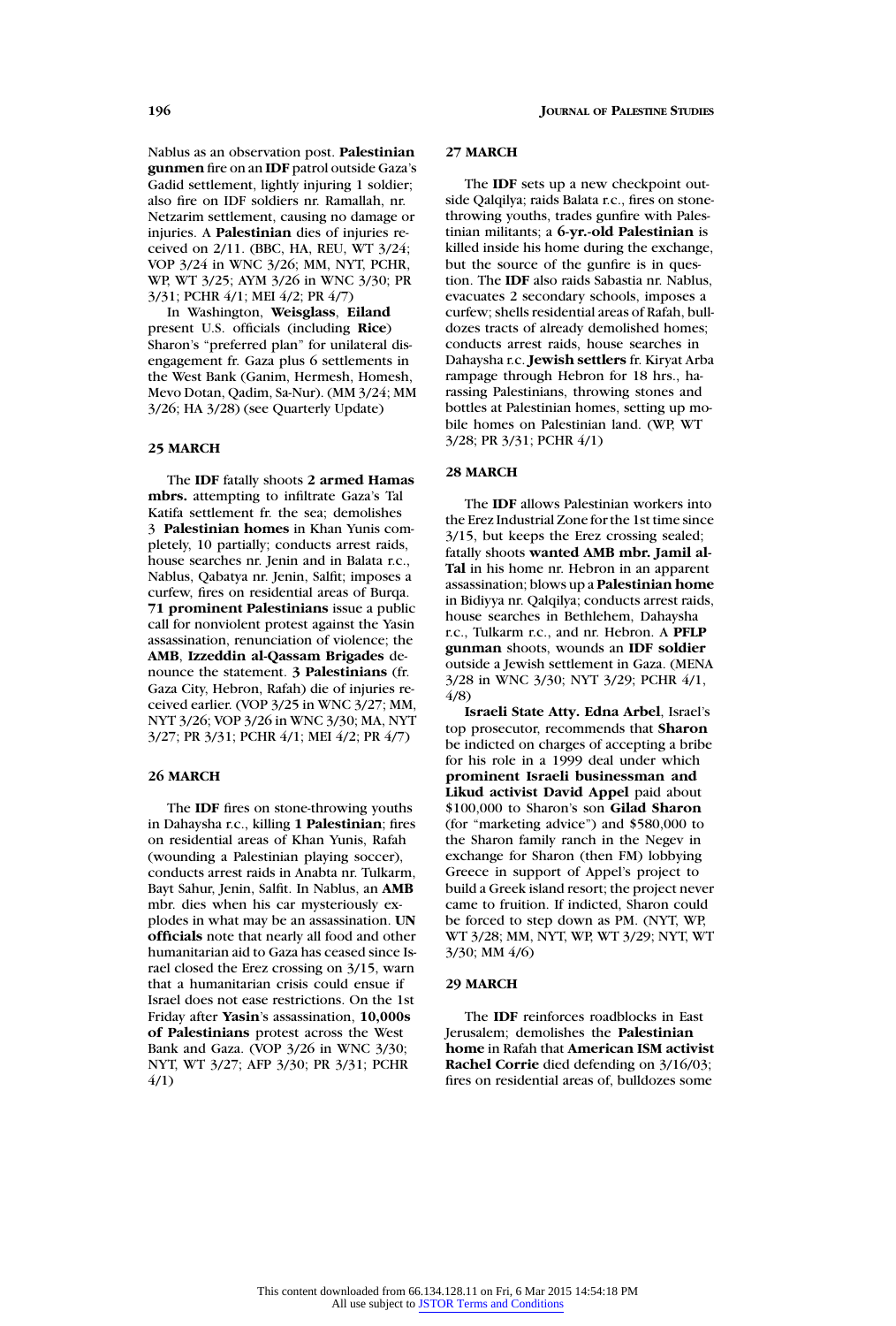land in Rafah; fires on, wounds a Palestinian construction worker at the same UNRWA school site where a worker was wounded on 3/23; conducts arrest raids in Askar r.c., Husan, Jenin, Nablus, Ramallah. **Jewish settlers** fr. Harsina nr. Hebron uproot a stand of 300 grapevines owned by nearby Palestinians. (VOP 3/30 in WNC 4/1; PCHR 4/1)

# **30 MARCH**

The **IDF** conducts arrest raids in Jenin, Nablus, Ramallah. **Palestinians** throughout the territories, **Israeli Arabs** inside Israel hold demonstrations to mark the 28th anniversary of Land Day, when Israeli forces confiscated 5,500 acres of land fr. Arab villages in the Galilee for the construction of Jewish enclaves, sparking clashes in which 9 Israeli Arabs were killed, 96 were injured, 300 were arrested; **IDF** troops clash with demonstrators in Beitunia. **Palestinians** fire an **antitank rocket** at IDF forces outside Gaza's Neve Dekalim settlement, causing no damage or injuries. A group of **81 prominent Palestinians** (mostly veteran leftists, some Fatah mbrs.) issue a call for nonviolent protest similar to that made on 3/25, but also warning that Palestinian violence will not cease until Israel halts its attacks on, oppression of the Palestinians. (AFP, MM, XIN 3/30; PR, WT 3/31; YA 3/31 in WNC 4/2; PCHR 4/1; MEI 4/2)

### **31 MARCH**

The **IDF** fatally shoots a **Palestinian** who strays too close to Gaza's Neve Dekalim settlement; demolishes a **Palestinian home** nr. Ramallah; conducts arrest raids, house searches nr. Jenin. In Silwan, East Jerusalem, **50 Jewish settlers** (11 families) escorted by **heavily armed Israeli border police** occupy a multistory building, a **Palestinian home** they claimed to have purchased, evicting Palestinian residents, sparking clashes btwn. the **IDF**, **Palestinians** (9 of whom are arrested). The **IDF** dismantles **2 unauthorized settlement outposts**: 1 nr. Hebron comprising a single tent that served as a synagogue, the other nr. Bethlehem comprising 2 containers; **300 Jewish settlers** scuffle with the troops at the Hebron site, resulting in some moderate injuries. **Palestinians** fire an **antitank rocket** at IDF forces nr. Rafah, causing no damage or injuries. (AP, PR, REU 3/31; VOI, VOP 3/31 in WNC 4/2; NYT, PCHR, WP, WT 4/1; MM 4/6; PCHR 4/8)

**Abrams**, **Burns**, **Hadley** return to the region for consultations with Israeli, Palestinian officials on Sharon's disengagement plan. (WP 3/27; HA 3/28; MM, NYT, WT 4/1; VOP 4/1 in WNC 4/3; HA, MM, NYT, WT 4/2)

# **1 APRIL**

The **IDF** chases **wanted AMB mbrs.** into the admin. offices of a psychiatric hospital in Bethlehem, exchanges gunfire with them, arrests 9 (including the AMB local cmdr.), causing no injuries, but terrifying patients, detaining hospital workers. The PA, hospital officials denounce both sides for endangering the patients. The **IDF** also fires on residential areas outside Qalqilya; conducts arrest raids nr. Jenin. **Jewish settlers** fr. Efrat bulldoze 4 dunams of olive and almond trees in neighboring Palestinian village of al-Khadir. **UNRWA** halts food aid to Gaza, unable to restock foodstuffs because of **Israel**'s restrictions on entry to Gaza (see 3/26). (MM, UNRWA press release 4/1; WP, WT 4/2; PR 4/7; PCHR 4/8)

# **2 APRIL**

**Israeli riot police** clash with Palestinian worshipers at **al-Aqsa Mosque** after Friday prayers in the greatest violence there since Sharon's 9/00 visit that sparked the al-Aqsa intifada; after some worshipers throw stones at police guarding Jews praying at the Wailing Wall, Israeli police wielding batons, firing stun grenades and rubber bullets charge the al-Aqsa Mosque compound, injuring at least 45, arresting 14, driving 1,000s of worshipers into the mosque; Palestinians are allowed to leave after more than an hr. when Waqf officials negotiate their peaceful dispersal. An **armed Palestinian** infiltrates Avnei Hefetz settlement nr. Tulkarm, fires on a house, killing **1 Jewish settler**, wounding 1 before being shot dead by the **IDF**. The **IDF** also fires on stone-throwing youths in Bethlehem, killing a **16-yr.-old Palestinian**; fires on 2 "suspicious figures" nr. the Gaza boundary fence with Israel, killing 1 **Palestinian**; stages a major raid into Rafah, demolishing 38 **Palestinian homes**; conducts arrest raids in Aida r.c. and nr. Hebron, Ramallah. (MM 4/2; WP, WT 4/3; NYT, WT 4/4; PCHR 4/8)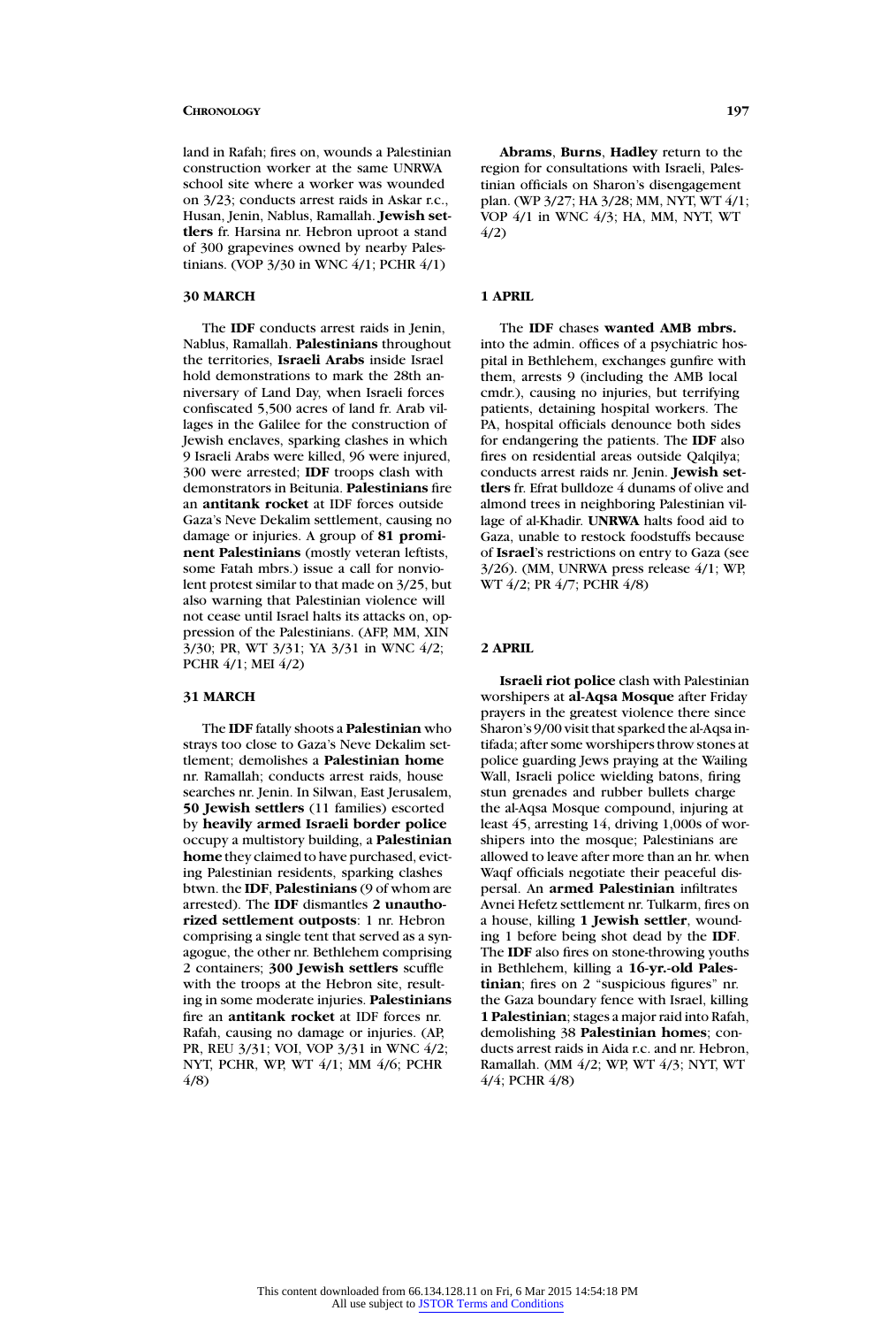# **3 APRIL**

The **IDF** blows up a 3-story **Palestinian home** in Rafah suspected of hiding a smuggler's tunnel; conducts major predawn arrest raids, house searches in Nablus, detaining 29 Palestinians. (WT 4/4; PCHR 4/8)

# **4 APRIL**

Israel DM **Mofaz** says the comprehensive closure on the West Bank, Gaza that has been in place since the 3/22 Yasin assassination will be in place until early 5/04. The **IDF** closes the only entrance to Qalqilya, sets up several new checkpoints on the Qalqilya– Nablus road; raids Tulkarm r.c., fatally shoots **wanted Izzeddin al-Qassam Brigades mbr. Khalid Kharwish** in an apparent assassination, wounds 10 others, raids a hospital emergency room to arrest a critically wounded Palestinian militant; fatally shoots **3 unarmed Palestinian laborers** who were apparently attempting to sneak across the Gaza border fence into Israel to find work; conducts arrest raids in Bethlehem; raids, shuts down the **Arab Women's Care Society** in East Jerusalem, arresting several employees, confiscating records, seizing its bank accounts on the grounds that the group, licensed by the Israeli Interior Min. as a charitable society in 1994, is run by **Hamas**; blows up a **Palestinian home** in Tulkarm r.c.; bulldozes an area of land nr. Hebron, erects a new observation tower; fires on residential areas of Khan Yunis; conducts arrest raids, house searches in al-Bireh, Hebron, al-Khadir, Nablus. The **IDF** also begins work on a 2-km stretch of the **separation wall** btwn. Dahiyat al-Barid checkpoint n. of Jerusalem and the Qalandia checkpoint s. of Ramallah that will isolate, prevent the expansion of Dahiyat al-Barid and al-Ram. (al-Arabiyya TV 4/4 in WNC 5/7; WT 4/5; VOP 4/5 in WNC 4/7; NYT 4/6; PR 4/7; PCHR 4/8)

The **PLF** names **Omar Shibli** (Abu Ahmad) as secy.-gen., succeeding Muhammad Abbas who died in U.S. custody in Iraq on 3/9. (*Daily Star* 4/3; PR 4/7)

# **5 APRIL**

The **IDF** tightens restrictions on Palestinian movement in Gaza, dividing the Strip into thirds; conducts arrest raids, house searches in Rafah. **Jewish settlers** harass, assault Palestinians (including a group of elementary school students) on al-Shuhada

Street in Hebron; **IDF soldiers** observe but do not intervene. A **Palestinian** dies of injuries received in the attempted IDF assassination of Islamic Jihad's Hindi in Gaza City on 3/16. (PCHR 4/8)

### **6 APRIL**

The **IDF** raids Balata r.c., fires on stonethrowing Palestinians; conducts arrest raids, house searches in and around Dayr al-Balah, in Tulkarm r.c.; fires on residential areas of Khan Yunis. **Jewish settlers** fr. Susia nr. Hebron severely beat a **75-yr.-old Palestinian farmer** who attempts to work his land adjacent to the settlement. A **Palestinian** dies of injuries received on 3/6. (VOP 4/6 in WNC 4/8; PRCS 4/7; XIN 4/7 in WNC 4/9; PCHR 4/8)

# **7 APRIL**

The **IDF** cuts down 180 olive trees in a Palestinian grove nr. Biddu northwest of Jerusalem to make way for the **separation wall**, sparking clashes in which 35 Palestinians, 2 IDF soldiers are injured; the IDF later replants some of the stumps on a new plot, but Palestinians have little hope they will survive through the dry season. The **IDF** also imposes a curfew on Nablus and surrounding villages, conducts arrest raids, fires on stone-throwing Palestinians; conducts arrest raids in Dahaysha r.c., al-Duha nr. Bethlehem, Hebron, Jayyus, Ramallah, Tulkarm; occupies a Palestinian home in Dayr al-Balah as an observation post; demolishes a well and 3 greenhouses, bulldozes 4 dunams of land nr Rafah. Armed **Jewish settlers** seize 2 **Palestinian homes** in Silwan; the **IDF** erects 2 observation posts nearby to protect them, prevent clashes like those of 3/31. (PM 4/7; VOP 4/7 in WNC 4/9; PCHR, PM, WT 4/8; PCHR 4/15)

# **8 APRIL**

The **IDF** clashes for a 2d day with nonviolent Palestinian protesters demonstrating against the **separation wall** nr. Biddu, leaving 8 Palestinians injured, including an **AFP photographer**; raids, searches the **PA Prisoners Affairs Min.** offices in al-Bireh, arresting 1 employee; begins constructing a 900-m road outside Gaza's Tal Katif settlement that will cut off Palestinian growers' access to an estimated 186 dunams of citrus and date groves; occupies a **Palestinian home** nr. Hebron as an observation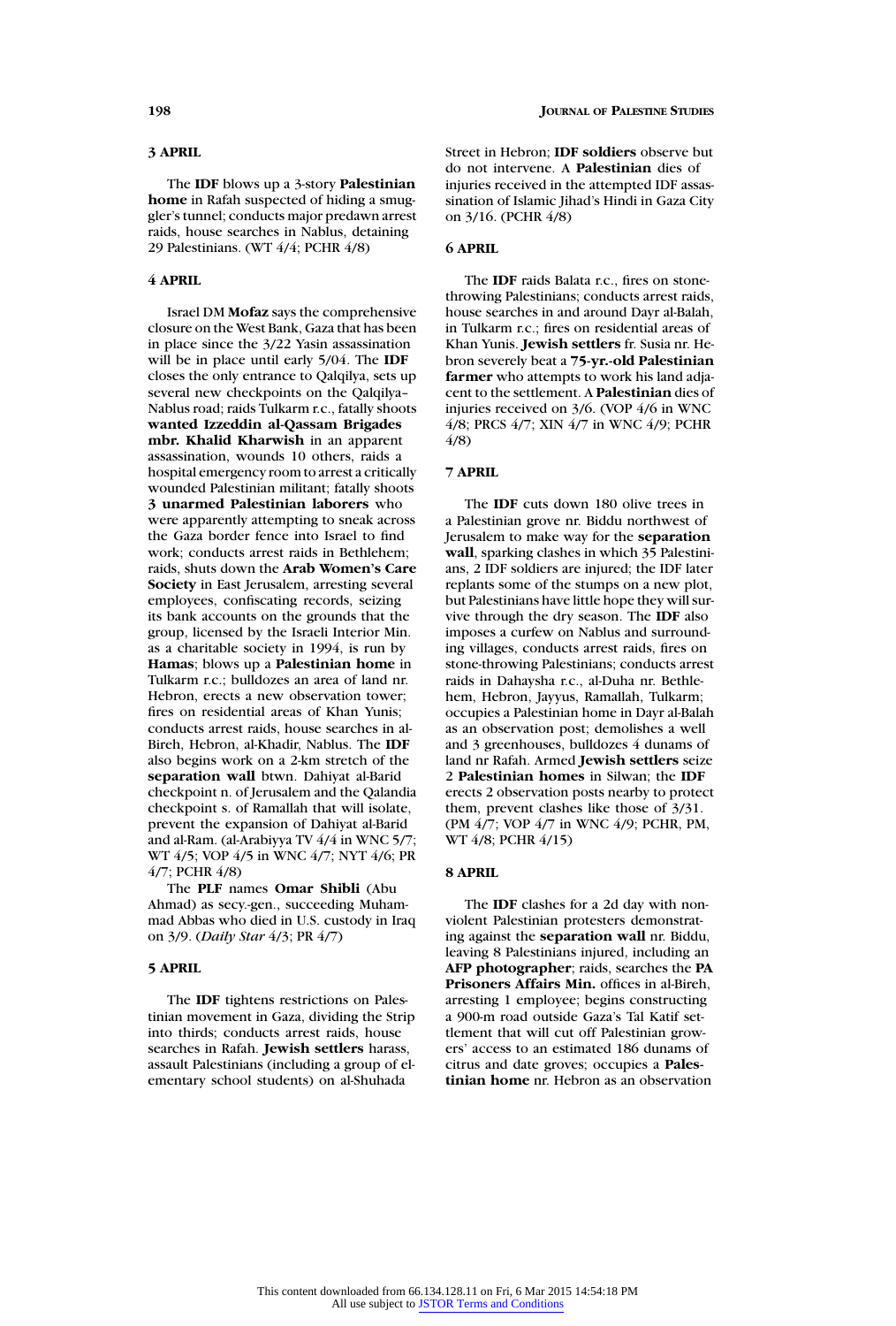outpost; conducts arrest raids in Yatta; conducts house searches in 'Aida nr. Bethlehem, al-Qarara, Wadi al-Silqa. The **IDF** also fires on a construction site at an UNRWA school in Rafah, seriously injuring a Palestinian construction worker in the 3d such incident since 3/23. **Palestinians** fire 2 **antitank rockets** at an IDF patrol nr. Kefar Darom settlement, causing no damage or injuries. (PM 4/8; VOP 4/8 in WNC 4/10; YA 4/9 in WNC 4/13; PCHR 4/15)

### **9 APRIL**

The **IDF** fires on residential areas of, conducts house searches in Khan Yunis; fires on fishermen off the Gaza coast, wounding a 12-yr.-old Palestinian; conducts arrest raids nr. Bethlehem, in and around Nablus and Tulkarm town, in Tulkarm r.c. **Hamas** holds its 1st ever public fundraising drive for the **Izzeddin al-Qassam Brigades**, passing collection boxes at Gaza mosques. AP reports sources as estimating that \$3 m. was raised, but Hamas officials say the figure is closer to \$1.5 m.; still other reports put the figure at \$120,000. (WT 4/10, 4/12; PCHR, WT 4/15)

### **10 APRIL**

The **IDF** fires on residential areas of Khan Yunis, killing a **12-yr.-old Palestinian girl** inside her home; bulldozes 4 dunams of land in Khan Yunis; raids, searches a kindergarten in Nablus while classes are in session; fires rubber-coated steel bullets, tear gas at stone-throwing youths outside a school in Dura, injuring 12; conducts arrest raids in Issawiyya, villages nr. Tulkarm. (WT 4/11; PCHR 4/15)

# **11 APRIL**

**IDF** undercover officers surround the home of a wanted Palestinian in Aqraba nr. Nablus, fatally shoot **wanted man's brother** in an apparent botched assassination. The **IDF** also fires on stone-throwing youths nr. Jenin, in Nablus; occupies a **Palestinian home** nr. Hebron as an observation post; fires on residential areas of Jenin; conducts arrest raids in Jenin, in and nr. Tulkarm. **Palestinians** detonate **roadside bomb** by an **IDF** patrol nr. Nablus, causing no damage or injuries; fire 2 **Qassam rockets** at the western Negev, damaging a roadway but causing no injuries; fire **antitank rockets** at IDF patrols nr. Rafah and Gadid settlement, causing no damage or injuries. Armed **Jewish settlers** break into, take over a mosque in Hebron, remove its contents, set up cots inside; IDF soldiers are notified by Palestinians but do not intervene. **Jewish settlers** fr. Elon Moreh nr. Nablus vandalize Palestinian property in nearby Azmut, steal a horse. (HA, IDF Radio, VOI, VOP 4/11 in WNC 4/13; VOP 4/12 in WNC 4/14; PR 4/14; PCHR 4/15)

### **12 APRIL**

The **IDF** bulldozes a **Palestinian home** nr. Netzarim settlement; conducts arrest raids in Aida r.c., Bethlehem, Hebron, Jenin, Nablus, Qalqilya, Tulkarm town and r.c., Ramallah. In Gaza, **3 Palestinian gunmen** (1 each fr. the **AMB**, **Islamic Jihad**, **Hamas**) attempt to infiltrate Netzarim settlement and IDF post; the **IDF** fatally shoots 2 of the gunmen, the 3d escapes. **Jewish settlers** fr. Susia attack Palestinian farmers in their fields nearby, damage 14 dunams of crops. (VOP 4/12 in WNC 4/14; HA, NYT 4/13; PR 4/14; PCHR 4/15)

# **13 APRIL**

The **IDF** conducts predawn arrest raids, house searches in Nablus in search of **wanted Hamas activist Jafar Masri**, arrests Masri's wife and brother but does not find him. The **IDF** also begins work on a stretch of the **separation wall** outside of Husan; conducts arrest raids, house searches in Tulkarm r.c., Yatta; demolishes a **Palestinian home** nr. Nablus; bulldozes a **Palestinian home**, levels several others that were previously heavily damaged in Rafah; bulldozes 1.5 dunams of agricultural land nr. Khan Yunis; announces that it has arrested **4 bedouin**, **7 Egyptians**, a **Nablus Palestinian** allegedly involved in a scheme to smuggle weapons fr. Egypt to Nablus. **Palestinian gunmen** fire on an **IDF** bus outside Hermesh settlement nr. Baqa' al-Sharqiyya, wounding 1 IDF soldier. A **Palestinian** stabs, wounds 2 Israeli police officers in French Hill settlement in East Jerusalem, is arrested. The **IDF** evacuates an **illegal settlement outpost** nr. Hebron that has been evacuated 7 times previously (most recently on 3/31), says 5 more outposts are due to be removed soon. At the same time, **50 armed Jewish settlers** fr. Kiryat Arba rampage through Palestinian areas of Hebron, vandalizing 6 Palestinian homes, injuring 4 Palestinians; **IDF** soldiers observe but do not intervene. **Jewish**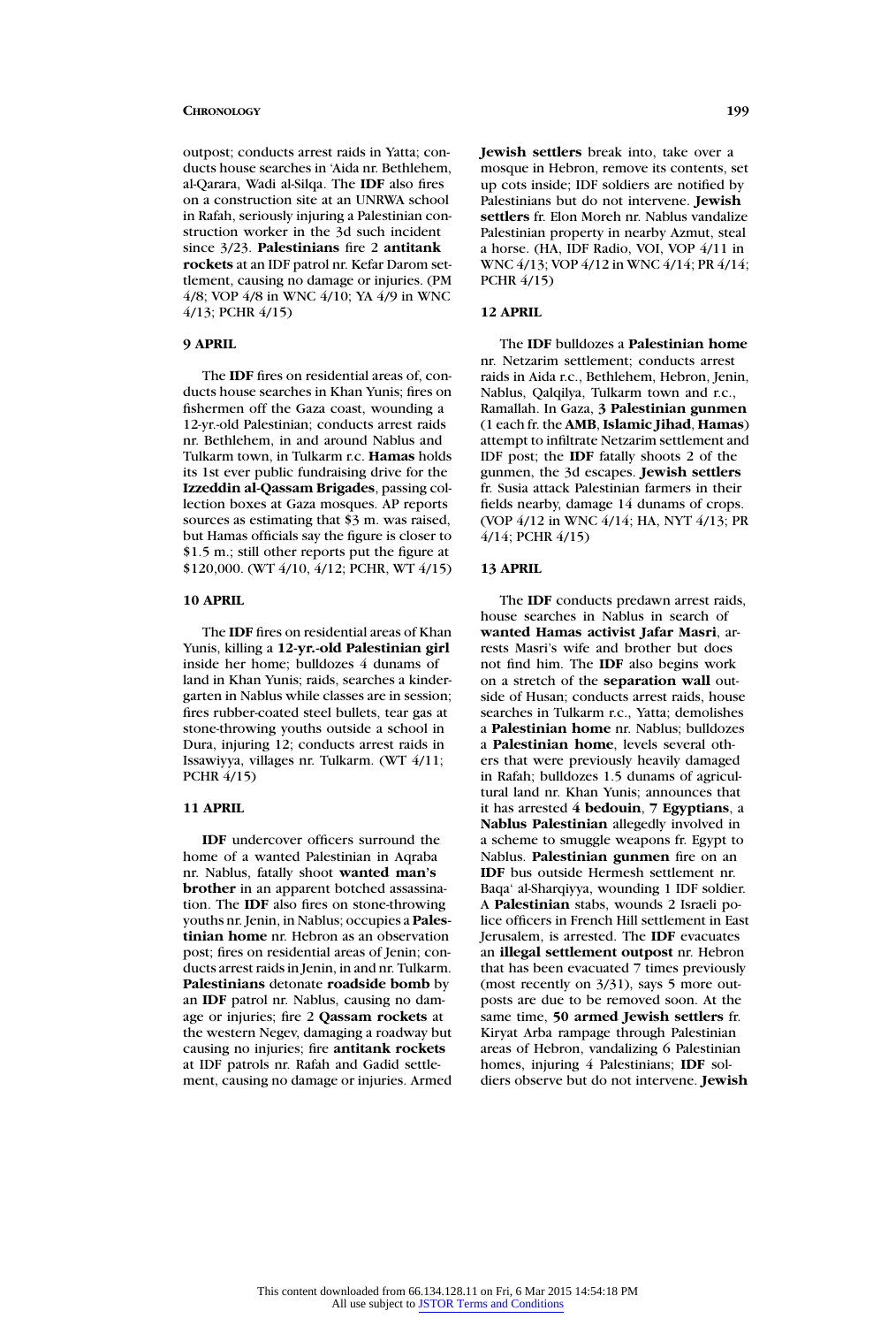**settlers** fr. Yitzhar bulldoze Palestinian land in neighboring 'Ayn Abus. (HA, Israel Radio News 4/13; HA, NYT, WP 4/14; PCHR 4/15)

### **14 APRIL**

The **IDF** fires rubber-coated steel bullets, tear gas at Palestinians demonstrating against the separation wall nr. Biddu, wounding 12; blows up 2 **Palestinian homes** in Bethlehem, 1 in Nablus; conducts arrest raids in and around Bethlehem and in al-Arub r.c., East Jerusalem, Hebron, Jenin, Nablus; demolishes a **PSF** post, bulldozes 1.5 dunams of agricultural land nr. Dayr al-Balah. In Gaza City, **3,000 Palestinians** demonstrate for the release of jailed **Fatah** *tanzim* **leader Marwan Barghouti**, other Palestinian prisoners. **Jewish settlers** attempting to rebuild the illegal outpost in Hebron removed on 4/13 scuffle with **IDF** troops**; 2 settlers** are injured. Late in the evening, the **IDF** begins sending troops into Rafah allegedly to search for smugglers' tunnels, firing on residential areas. (HA 4/14; VOP 4 /14 in WNC 4/16; PCHR 4/15, 4/22)

Meanwhile in Washington, **Bush** meets with **Sharon**, formally endorses Sharon's unilateral disengagement plan, marking a dramatic shift in U.S. policy toward the peace process (HA, MM, REU 4/14; JP, VOP 4/14 in WNC 4/16; *al-Ra'i* 4/14, AFP, DUS, THWR, TSHR, VOP, XIN 4 /15 in WNC 4/17; HA, JP, MM, NYT, REU, WP, WT 4/15; CSM, HA, FT, JT, MEI, MM 4/16; AFP, DUS, ITAR-TASS, MENA, NHR, *al-Ra'i* 4/16 in WNC 4/20; NHR 4/16 in WNC 4/27; WP 4/17; JTA 4/19; PR 4/21; MEI 4/30) (see Quarterly Update, Special Docs.)

### **15 APRIL**

The **IDF** continues its major raid on Rafah, firing a missile at a building allegedly hiding Palestinian gunmen (killing a **Palestinian bystander** who attempts to flee the area, wounding 24), demolishing 29 **Palestinian homes** completely, 9 partially. The **IDF** also conducts arrest raids in Jenin, Kafr al-Dik in the n. West Bank; fires on residential areas of Khan Yunis, Nablus. A **Palestinian** dies of injuries sustained in the 3/22 Yasin assassination. (MM, PCHR 4/15; VOP, YA 4/15 in WNC 4/17; NYT, WT 4/16; PCHR 4/22)

### **16 APRIL**

The **IDF** continues operations in Rafah, withdrawing early in the morning; bars Palestinians ages 16–35 fr. traveling through the Rafah checkpoint, Palestinians under age 45 fr. praying at **al-Aqsa Mosque**; shells a Palestinian car that accidentally enters a closed military zone in Tulkarm, seriously injuring the driver; opens fire on Palestinians demonstrating against the **separation wall** nr. Beitunia, fatally shooting **1 Palestinian**; bulldozes 25 dunams of land in al-Qarara, 8 dunams nr. Dayr al-Balah; conducts house searches, arrest raids in Dura, al-Walaja nr. Bethlehem. **Jewish settlers** fr. Hebron seriously beat a Palestinian, fracturing his shoulder. (AFP 4/16; VOP 4/16 in WNC 4/20; WT 4/17; PCHR 4/22)

# **17 APRIL**

The **IDF** assassinates Hamas leader **Rantisi**, firing 2 missiles at his car as he drives through Gaza City, also killing his **bodyguards Akram Nassar and Ahmad Ghurra**, wounding 4 bystanders. **10,000s of Palestinians** throughout the West Bank, Gaza take to the streets to protest. **Hamas** vows retaliation, says it has appointed Rantisi's replacement but will not identify him for security reasons. (Senior spokesman Mahmud Zahar, senior political leader Ismail Haniyeh are considered the likely successors.) The IDF strike comes hrs. after a **Palestinian suicide bomber** detonates a device inside the Erez Industrial Zone in Gaza, killing an **Israeli border policeman**, injuring 3; the **AMB**, **Hamas** claim joint responsibility. **IDF undercover units** raid Hebron and capture, beat, arrest an Arab Bank employee. The **IDF** also seals all West Bank and Gaza crossings except the Rafah checkpoint; tightens restrictions on Palestinian movement throughout the territories; fatally shoots a **mentally handicapped Palestinian** who strays too close to a Jewish settlement nr. Gaza City; denies passage to a **Palestinian** who suffers a heart attack at a Nablus checkpoint, allowing him to die; shells residential areas of Khan Yunis, cutting some electricity, seriously injuring a 9-yr.-old girl inside her home and 6 others elsewhere; fires on, shells residential areas of Dayr al-Balah, Tulkarm (seriously injuring a 5-yr.-old girl); fires on residential areas nr. Rafah; conducts arrest raids, house searches in Dayr al-Balah, Jenin; bulldozes 6 dunams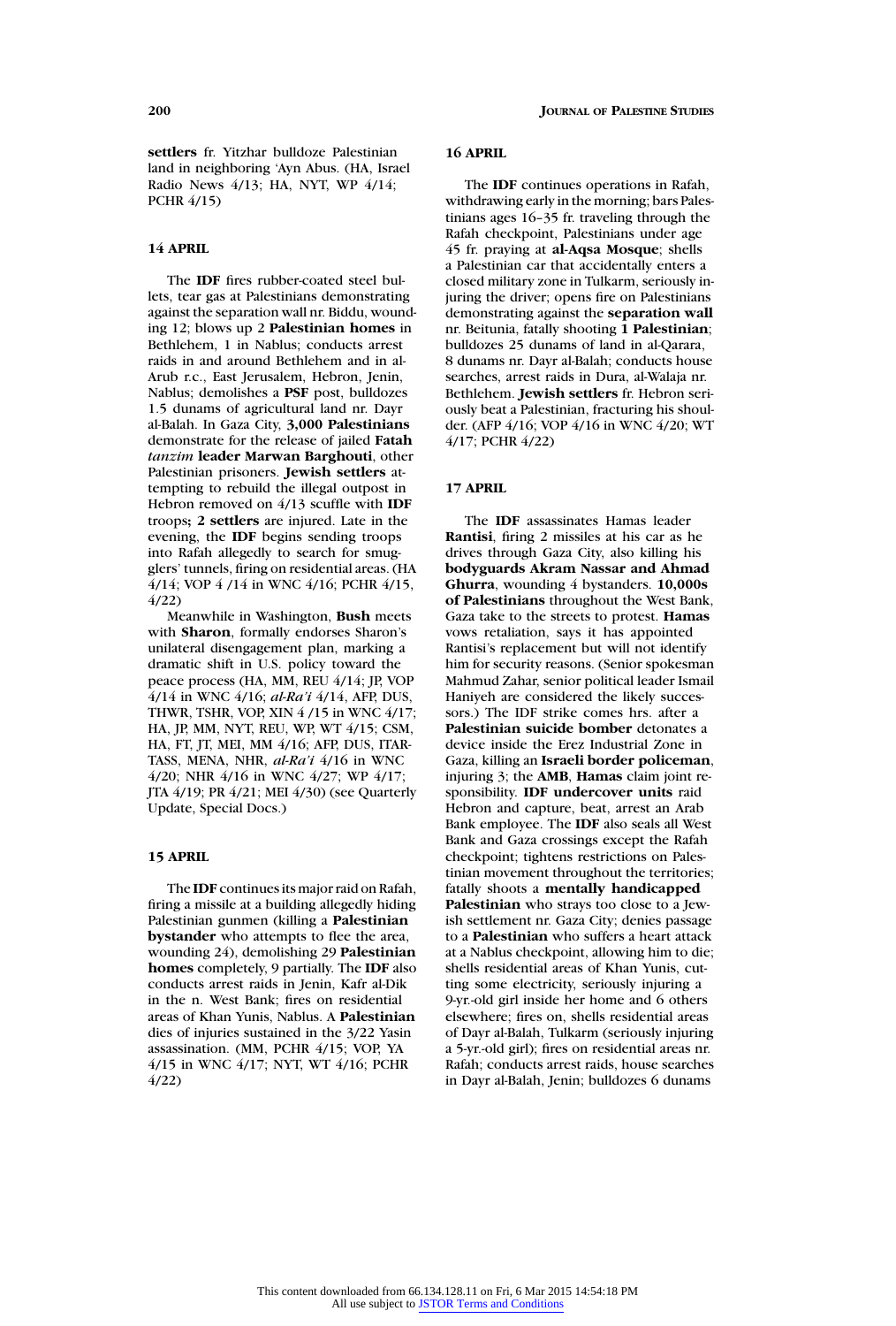of land in Bayt Hanun. (HA, MA, REU 4/17; AFP, MENA, MNR, PSCT, VOP 4/17, AFP, ATL, HA, IRNA, JP, LBC, MENA, MNR, *al-Quds*, VOP, YA 4/18 in WNC 4/20; NYT, WP, WT 4/18; CSM, MM 4/19; ITAR-TASS 4/19 in WNC 4/21; DUS, *al-Ra'i* 4/19, JT 4/20 in WNC 4/22; AYM 4/19, *al-Quds*, SA 4/21 in WNC 4/23; MM, PR 4/21; PCHR 4/22; WP 4/25; MEI 4/30)

### **18 APRIL**

The **IDF** fires on international, Israeli, Palestinian peace activists staging a nonviolent demonstration against the **separation wall** nr. Biddu, killing **1 Palestinian**, wounding 8; demolishes the **PA Agriculture Min. dir. gen.'s home** in Dayr al-Balah; fires on stone-throwing youths in Bethlehem, Burqa, Hebron, Qalandia, villages nr. Ramallah, Silwad; fires on residential areas of Dayr al-Balah, Rafah, Tulkarm; conducts arrest raids, house searches in al-Arub r.c., Dahaysha r.c., Dura. **Hamas** fires 5 **Qassam** rockets at Israeli targets in Gaza, causing no damage or injuries. In Gaza City, **10,000s of Palestinians** take part in the funeral of **Rantisi**, his bodyguards; the **Church of the Nativity** closes its doors for the afternoon in protest of the Rantisi assassination. Late in the evening, **2 Israeli Arabs** fire on an **Israeli border patrol** in the Galilee, causing no damage or injuries; the patrol returns fire, killing 1, wounding 1; the **AMB** takes responsibility. **Jewish settlers** fr. Kiryat Arba bulldoze 5 dunams of nearby Palestinian land, clash with Palestinians who attempt to stop them; the **IDF** intervenes to arrest 3 Palestinians, does not halt the bulldozing. A **Palestinian** dies of injuries received on 4/16. (PSCT, VOP 4/18 in WNC 4/20; AFP, AP, NYT, WP, WT 4/19; PR 4/21; PCHR 4/22)

### **19 APRIL**

The **IDF** conducts major house searches and arrest raids in Silwad, home of the exiled **Damascus-based Hamas political leader Khalid Mishal** and **Izzeddin al-Qassam Brigades West Bank cmdr. Ibrahim Ma'ari Hamid**, arresting 70 Palestinians (including Hamid's 5 brothers, 9 of Hamid and Mishal's sons, among other relatives). The **IDF** also fatally shoots a **Palestinian** at a checkpoint nr. Gaza's Kissufim crossing into Israel; shoots, mortally wounds a stone-throwing **Palestinian** in al-Fawwar r.c., denies medics access, allowing him to bleed to death; handcuffs a **12-yr.-old**

**Palestinian boy** to the hood of a jeep nr. Biddu, using him as a human shield to prevent Palestinians demonstrating against the **separation wall** there fr. throwing stones at them; raids 3 Palestinian schools in Silat al-Dahir nr. Jenin, orders teachers and students home, declares schools closed for 2 days; stages a late-night raid on al-Fawwar r.c. nr. Hebron, fatally shooting a **Palestinian**, occupying a 3-story apartment building as a base, conducting house-to-house searches; conducts arrest raids, house searches nr. Dayr al-Balah, Jenin, and in Dura (confiscating files fr. the offices of an Islamic charity), Jalazun r.c., Nablus, Rafah; bulldozes a **Palestinian home** in Dayr al-Balah. **Palestinians** attack an IDF post at Hawara checkpoint s. of Nablus, killing 1 **IDF soldier**; attack an Israeli border patrol unit in Hebron, overturning their jeep, injuring 3 officers; fire 2 **Qassam rockets** at Gaza's Nisanit settlement, wounding 1 Jewish settler; fire several rockets into Israel, causing no damage or injuries. (VOI, VOP, YA 4/19 in WNC 4/21; NYT 4/20; VOP 4/20 in WNC 4/22; PCHR 4/22; PR 5/5)

### **20 APRIL**

The **IDF** makes a major raid into Bayt Lahiya in an operation aimed at halting mortar and rocket fire that has damaged 3 homes and lightly injured 9 Jewish settlers since 4/18, opens fire on stone-throwing youths and some armed Palestinians, killing **5 Palestinians**, wounding at least 24. The **IDF** also conducts arrest raids nr. Jenin; bars **foreign journalists** fr. entering Nablus for the next 72 hrs. (AFP 4/20; VOP 4/20 in WNC 4/22; MM, NYT, WP, WT 4/21; AYM 4/21 in WNC 4/27; PCHR 4/22)

# **21 APRIL**

The **IDF** continues operations in Bayt Lahiya, clashing with stone-throwing youths and some armed Palestinians, fatally shooting **9 Palestinians** and injuring more than 50, firing on and disabling 1 ambulance and injuring 2 medics. The **IDF** also conducts arrest raids in and around Bethlehem; conducts arrest raids and house searches, bulldozes 48 dunams of land nr. Dayr al-Balah. **Jewish settlers** fr. Yitzhar set up tents btwn. the settlement and nearby Palestinian village of Burin, throw stones at Palestinian houses and cars. **UNRWA** resumes food aid to Gaza (suspended 4/1), saying that **Israel** has eased restrictions on the import of food to the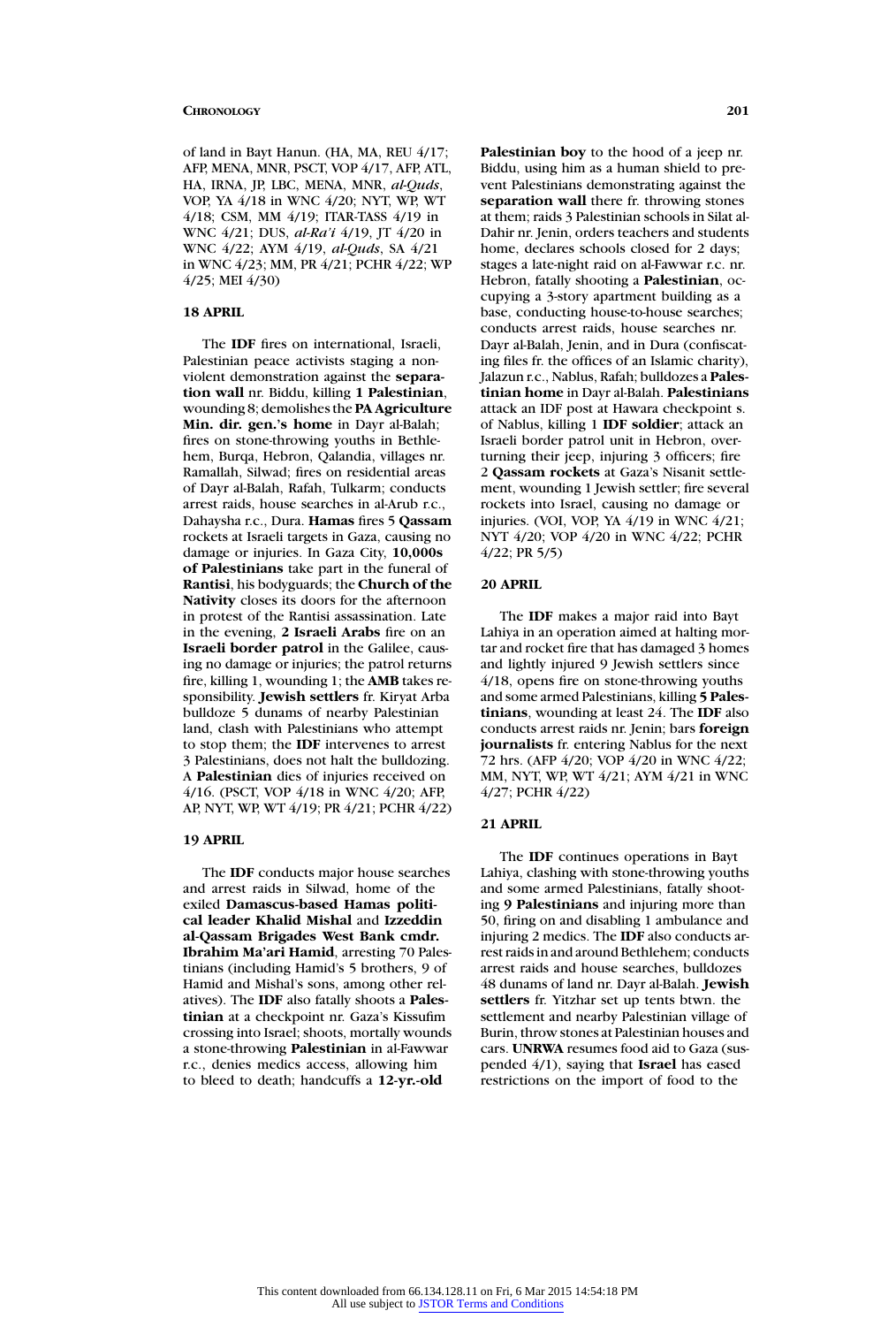Strip in the past 2 wks., is generally being cooperative. Overnight, **armed Palestinians** storm the PA's Saraya Prison in Gaza City, free **3 PRC mbrs.** being held in connection with the 10/03 Erez roadside bombing that killed 3 U.S. security officers. (VOP 4/21 in WNC 4/23; NYT, PCHR, PRCS, WP, WT 4/22; *Guardian* 4/23; PR 4/28; PCHR 4/29)

# **22 APRIL**

Fearing an Israeli attack, **Arafat** expels **20 wanted AMB mbrs.** fr. his Ramallah headquarters, where they have been hiding for several mos. in fear the IDF will assassinate them. Later in Tulkarm r.c., the **IDF** fatally shoots **3 AMB mbrs.** in an apparent assassination but it is not known whether they were among the 20 fr. Ramallah. In continuing clashes in Bayt Lahiya, the **IDF** fatally shoots a **9-yr.-old Palestinian girl** and a **16-yr.-old Palestinian boy**, bulldozes a center for handicapped Palestinians and 1 **Palestinian home**; a **4-yr.-old Palestinian girl** dies of tear gas inhalation. The **IDF** also sends tanks, 25 bulldozers into Rafah, demolishing 22 **Palestinian homes** completely and 2 partially, leaving 60 families homeless; demolishes 2 **Palestinian homes** in Dayr al-Balah; fires on residential areas of Khan Yunis; conducts arrest raids in Tubas. **Palestinians** fire an antitank missile at an IDF post outside Kefar Darom settlement, seriously injuring 2 IDF soldiers. The **IDF** retaliates by tearing up nearby Palestinian farmland with tanks, ordering a Palestinian family to evacuate their home. Late in the evening, **unidentified assailants** attack, severely beat **AFP photographer Jamal Aruri** outside his Ramallah home. (AFP, BBC, MM, PCHR 4/22; MA, VOI, YA 4/22 in WNC 4/24; AFP, NYT, WP 4/23; VOI, YA 4/23 in WNC 4/27; NYT, WP, WT 4/24; PR 4/28; PCHR 4/29; PR 5/5)

### **23 APRIL**

The **IDF** fatally shoots **3 wanted AMB mbrs.** in Qalqilya in an apparent assassination, injuring a 4th; arrests a **Palestinian woman** in Hebron who allegedly attempted to stab a soldier; conducts arrest raids in Jenin and Qalqilya, nr. Tulkarm; fires on residential areas of Rafah. In an apparent botched assassination, the **IDF** raids a village outside Nablus, fatally shoots **1 Palestinian** whom it claims was an armed Hamas mbr. who had fired on the troops while attempting to avoid arrest; local Palestinians say the

man killed, **'Amr Abu Laymun**, was an unarmed college professor with no affiliation to Hamas. (AFP 4/23; NYT, WP, WT 4/24; PR 4/28; PCHR 4/29)

### **24 APRIL**

The **IDF** raids Jenin, fatally shoots **wanted AMB mbrs. Said Hardan, Kamal Masa'id** in an apparent assassination, also killing a **Palestinian bystander**, shooting and wounding a **Palestinian journalist** who arrives to cover the scene. Later in the day in Jenin, the **IDF** fires on a car carrying 2 wanted AMB mbrs., wounding both, barring ambulances fr. reaching the area for 1 hr., allowing **AMB mbr. Husni Daraghma** to bleed to death; the other AMB mbr., Iyad Daraghma, is seriously wounded. The **IDF** also bulldozes 11 dunams of land outside Nablus; conducts arrest raids, house searches nr. Hebron. **Jewish settlers** fr. Susia severely beat a **Palestinian farmer**, steal his tractor; the **IDF** observes but does not intervene. (VOP 4/24 in WNC 4/27; NYT, WT 4/25; PR 4/28; PCHR 4/29)

### **25 APRIL**

The **IDF** fires on stone-throwing Palestinians in Nablus, wounding 9; conducts arrest raids on Hebron University campus; fires on residential areas in Hebron, Khan Yunis; conducts arrest raids, house searches nr. Hebron. **Palestinian gunmen** fire on Israeli border police patrol nr. Hebron, killing **1 border policeman**, wounding 2; critically wound an Israeli Arab security guard at an industrial site outside Efrat settlement. The **AMB** announces that it has executed a suspected **Palestinian collaborator** it kidnapped on 4/24 outside Jerusalem. **Dozens of Jewish settlers** fr. Yitzhar, escorted by **IDF** soldiers, rampage through the neighboring Palestinian village of Ourif, firing on homes, burning olive trees. (NYT, WT 4/26; VOP 4/26 in WNC 4/28; PR 4/28; VOP 4/28 in WNC 4/30; PCHR 4/29; PR 5/5)

### **26 APRIL**

The **IDF** fatally shoots a **mentally handicapped girl** who strays too close to a Jewish settlement in Gaza; fires on a group of Palestinian children who pass too near an IDF position outside Nisanit settlement, killing a **15-yr.-old Palestinian boy**; shells residential areas of Khan Yunis; conducts house searches in Shaykh Ajlin nr. Gaza City. In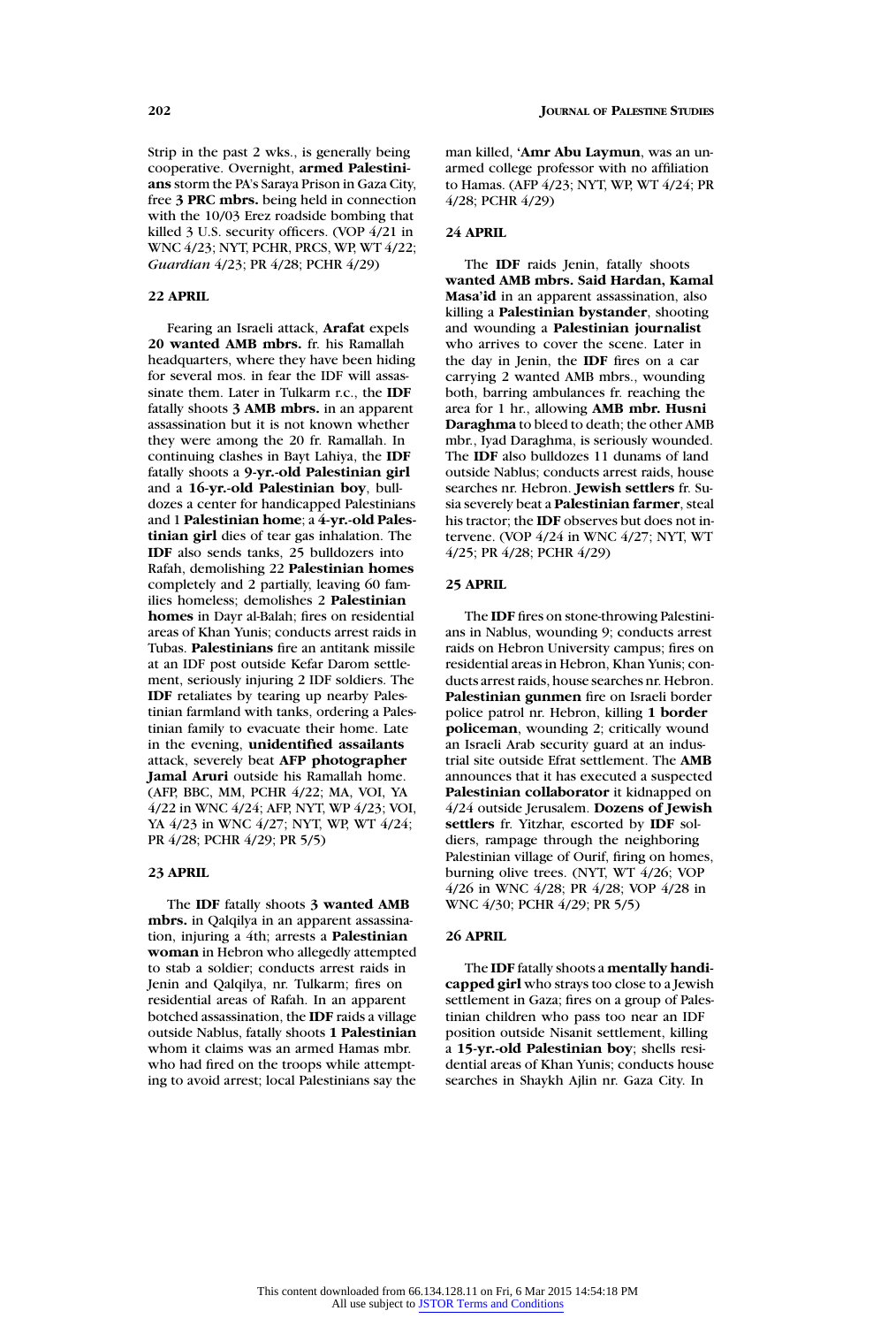Maghazi r.c., **3 Palestinians die** when a rocket they are preparing explodes prematurely. Late in the evening, the **IDF** raids Tulkarm r.c., sparking an armed exchange with local AMB mbrs. that leaves **2 AMB mbrs.** dead, 4 bystanders and 1 AMB mbr. wounded. A **14-yr.-old Palestinian** dies of injuries received in a 3/18 IDF raid nr. Ramallah. **Jewish settlers** fr. Ma'on burn 35 dunams of Palestinian crops and a tractor in Yatta; bar fire trucks fr. reaching the scene. **Jewish settlers** fr. Metaniel also burn 15 dunams of olive and almond groves in Sammu' village outside Hebron. (VOP 4/26 in WNC 4/28; MM, WT 4/27; PR 4/28; PCHR 4/29)

### **27 APRIL**

The **IDF** opens fire on stone-throwing youths in Tulkarm r.c., wounding 6. In Gaza, **unidentified armed Palestinians** raid a **Hamas** hideout in an attempt to steal explosives, sparking an exchange of gunfire that leaves **2 attackers**, **1 Hamas mbr.** dead. In Gaza's Gush Katif settlement, some **70,000 Israelis, Jewish settlers** rally against **Sharon**'s disengagement plan. (WP 4/28; PCHR 4/29; NYT 4/30)

# **28 APRIL**

The **IDF** fires on a jeep approaching Kefar Darom settlement at high speed; the jeep, disguised as an Israeli civilian vehicle and packed with explosives, explodes, killing the **Palestinian** driver, wounding **4 IDF soldiers**; **Hamas** claims responsibility. The **IDF** also briefly detains **al-Quds University pres. and peace activist Sari Nusseibeh** for hiring illegal Palestinian workers; demolishes 2 **Palestinian homes** in Sura nr. Nablus; conducts arrest raids nr. Hebron. In Gaza, an early morning explosion damages the entrance to the home of **PSF Gaza cmdr. Ghazi al-Jabali**; no one takes responsibility. (MM, PR 4/28; NYT, PCHR 4/29; NYT 4/30; PCHR 5/6)

### **29 APRIL**

The **IDF** conducts a major raid on al-Fara' r.c. nr. Jenin, occupying a cultural center as an observation post, firing on stone-throwing Palestinians (injuring 12, including a **Palestinian cameraman** covering the scene for al-Jazeera), hitting a **65-yr.-old Palestinian woman** in the head with a tear gas canister, killing her. The

**IDF** also apologizes for the 4/23 killing of college professor **Abu Laymun**, whom it initially claimed was an armed Hamas activist, admits it erred; fatally shoots a stonethrowing **Palestinian** in Haris nr. Ariel settlement; tightens freedom of movement in Hebron; demolishes 16 **Palestinian homes** in Hebron (built by a British aid organization), 12 in Khan Yunis (damaging another 8); fires on residential areas of Rafah; conducts arrest raids in Husan. **Jewish settlers** seize 6 dunams of Palestinian land s. of Bethlehem and w. of al-Khadir. **Palestinians** fire an **antitank rocket** at an IDF position in Gaza, causing no damage or injuries. (HA, MA 4/29; VOP, YA 4/29 in WNC 5/1; NYT 4/30; PCHR 5/6)

# **30 APRIL**

The **IDF** fires on stone-throwing youths in n. Gaza, on residential areas of Rafah; conducts house searches, arrest raids in Beitunia, Bethlehem, al-Bireh, Ramallah. **Jewish settlers** fr. Shaked and Hinnanit nr. Jenin, escorted by **IDF** soldiers, rampage through the neighboring village of Um al-Rihan, beating several Palestinians, threatening to destroy an elementary school, claiming that its students threw stones at their cars. (VOP 4/30 in WNC 5/4; PCHR 5/6)

# **1 MAY**

The **IDF** fires on residential areas of Khan Yunis, killing an **8-yr.-old Palestinian boy**, sparking clashes with stone-throwing Palestinians in which another 14 Palestinians (10 of them children) are wounded; fires on stone-throwing youths nr. Nisanit settlement, fatally shooting a **15-yr.-old Palestinian** in the head with live ammunition; fatally shoots a **Palestinian** man who approaches an IDF patrol in Nablus (reports vary as to whether he was armed); fires on Palestinians in Bayt Lahiya and Rafah, wounding 3; bulldozes 2 dunams of land in al-Qarara; conducts arrest raids, house searches nr. Hebron. (VOP 5/1 in WNC 5/4; NYT, WP, WT 5/2; PR 5/5; PCHR 5/6)

# **2 MAY**

**Palestinian gunmen** (1 **Islamic Jihad mbr.**, 1 **PRC mbr.**) ambush a Jewish settler vehicle nr. Gush Katif, killing a **Jewish settler woman**, her **4 children**, wounding 2 IDF soldiers in a car escorting them; the soldiers return fire, killing the 2 gunmen. The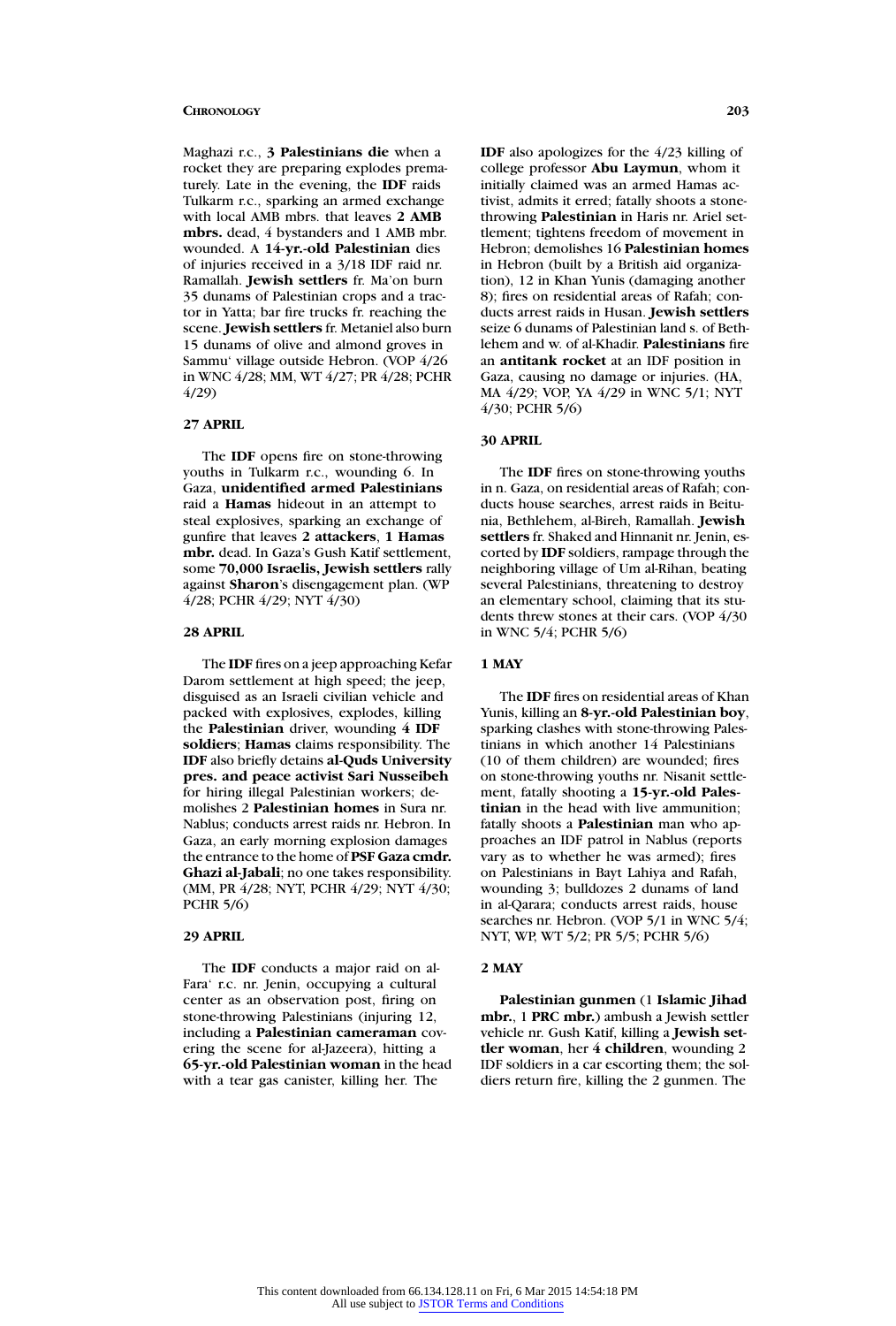**IDF** retaliates by assassinating the **senior Nablus AMB military cmdrs. Nadir Abu Layl and Hashim Abu Hamdan**, firing a missile at their car as they drive through Nablus, also killing **2 AMB mbrs.** traveling with them, injuring 3 bystanders. The **IDF** then rockets a building in Gaza City that houses a **Hamas** radio station (possibly attempting to assassinate a senior Hamas mbr. who reportedly was being interviewed at the time), the offices of *al-Ayyam* **and** *al-Quds* **newspapers**, a **Fatah radio station**; no one is injured. The **IDF** also raids Wadi al-Silqa nr. the site of the ambush, orders all Palestinian residents to leave their homes, searches homes, arrests 1 Palestinian, bulldozes 15 **Palestinian homes**. The IDF also bulldozes 4 **Palestinian homes** and 6 dunams of land nr. Morag settlement, 2 Palestinian homes in Rafah; fires on a funeral procession in Khan Yunis, wounding 2 Palestinians; fires on residential areas of Tubas, sparking protests, then opening fire on stone-throwing youths; conducts arrest raids in and around Jenin. Late in the evening, **4 Jewish settler families**, escorted by **IDF** soldiers and 100s of mbrs. of the radical **Ateret Cohanim settler group**, expel 2 Palestinians families fr. their homes in Abu Dis, occupy the buildings, surround them with a fence, claming they stand on part of an 80-dunam plot they purchased in 1927. (VOP 5/2 in WNC 5/4; BBC, HA, NYT, PCHR, WP, WT 5/3; YA 5/3 in WNC 5/5; MM 5/4; PR 5/5; PCHR 5/6; PR 5/12; MEI 5/14)

**Likud** mbrs. reject **Sharon**'s unilateral disengagement plan, with nearly 60% opposed. Sharon says he will draft a revised plan in consultation with his party, but meanwhile will move forward with planning a withdrawal. (XIN 5/2 in WNC 5/4; NYT, WP, WT 5/3; AYM 5/3 in WNC 5/5; MM, NYT, WP 5/4; *al-Quds* 5/4 in WNC 5/6; AYM, DUS 5/4 in WNC 5/7; JTA 5/5; JPI, MEI 5/14) (see Quarterly Update)

# **3 MAY**

The **IDF** says it plans to step up military operations in s. Gaza over the next few days; fires on residential areas nr. Nisanit settlement in north-central Gaza and in Jenin, Rafah; shells and fires on residential areas s. of Khan Yunis. A **16-yr.-old Palestinian** dies of injuries received on 5/1, when he accidentally strayed into a closed military zone nr. Bayt Lahiya. **Jewish settlers** lay cornerstone for new 21-unit neighborhood in Gaza's Neve Dekalim settlement. **Jewish**

**settlers** fr. Hebron beat 2 Palestinian farmers working their field in nearby Yatta, damage their crops. (HA 5/3; VOP 5/3 in WNC 5/5; AP, MA 5/4; PR 5/5; PCHR 5/6)

#### **4 MAY**

The **IDF** launches a major predawn raid on Khan Yunis, fatally shooting **2 Palestinians**, wounding 23, demolishing 34 **Palestinian homes** completely, 8 partially before withdrawing during the day; reinvades Khan Yunis after dark, demolishing another **16 Palestinian homes** completely, 1 partially. During the day, **IDF** also deploys troops to surround **Arafat**'s headquarters in Ramallah; shells residential areas of the Old City of Nablus, Rafah; fires on stonethrowing youths nr. Nisanit settlement; conducts arrest raids, bulldozes 10 dunams of land in Wadi al-Silqa; conducts arrest raids, house searches in al-Arub r.c., Jenin, Nablus, al-Qarara, and nr. Dayr al-Balah. Nr. Tulkarm, a **10-yr.-old Palestinian** is killed, 2 children are wounded when they accidentally detonate unexploded IDF ordnance while playing. A **17-yr.-old Palestinian** dies of injuries received on 4/23. (BBC, MM, PCHR, PM, WP, XIN 5/4; VOP 5/4 in WNC 5/6; WT 5/5; PCHR 5/6)

The **Quartet** (the European Union, Russia, UN, and U.S.) gives qualified endorsement to Sharon's disengagement plan. (MM, WP 5/4; FT, JTA, MM, NYT, PR, WP, WT 5/5; VOP 5/5 in WNC 5/7; MM 5/6; AYM 5/9 in WNC 5/12; VOP 5/11 in WNC 5/13) (see Quarterly Update)

### **5 MAY**

The **IDF** fatally shoots **wanted senior Izzeddin al-Qassam Brigades mbr. Imad Janajra** (target of assassination on 4/23 when the IDF killed a college professor in a case of mistaken identity) outside Nablus in an apparent assassination; raids Dayr al-Balah, demolishes 1 building, fires on stonethrowing Palestinians, killing **1 Palestinian**, seriously wounding 17, including a **Palestinian photographer** covering the scene for AFP; fires on 2 Palestinians who approach Gaza's Qarni crossing through a closed military zone, killing **1 Palestinian** while the other escapes; begins construction of the **separation wall** nr. Qalandia; conducts large-scale arrest raids in Hebron, taking at least 60 Palestinians to an unknown destination; conducts smaller arrest raids in Bethlehem, Nablus, Tulkarm (reportedly detaining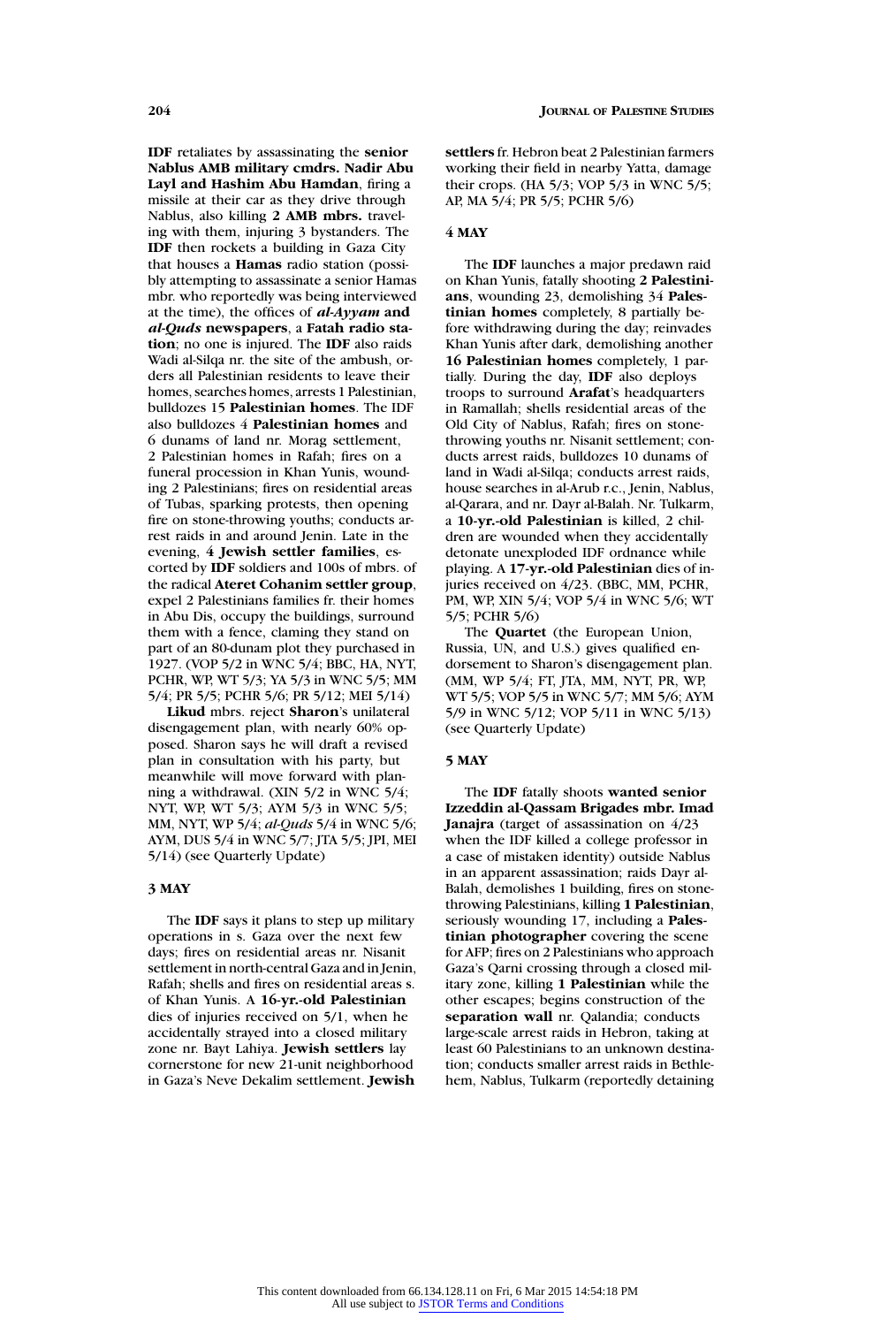**Hamas's Tulkarm head Rifat Nafif**); confiscates 22 dunams of Palestinian land in Far'un nr. Tulkarm; bulldozes 7 dunams of land, 1 **Palestinian home** in Wadi al-Silqa; demolishes a 3-story **apartment building** and 7 **Palestinian homes**, severely damages 9 homes, bulldozes 3 dunams of land in Rafah; fires at stone-throwing youths outside Nisanit settlement. Without explanation, **Israel** releases **Hamas cofounder Muhammad Taha**, held in administrative detention since 3/03, in Gaza. (VOI, VOP, XIN 5/5 in WNC 5/7; NYT, PCHR, WP, WT 5/6; VOI 5/6 in WNC 5/8; VOP 5/8 in WNC 5/11; PCHR 5/13)

### **6 MAY**

The **IDF** fatally shoots a **Palestinian** in Hebron who allegedly attempts to grab a soldier's weapon; fires on stone-throwing Palestinian youths nr. Nisanit settlement, wounding 5; conducts house searches, arrest raids in Anabta, Kafr Dik, Qalqilya, Tubas; occupies a Palestinian home in Husan as an observation post; begins construction of a fence along the Kissufim–Katif Bloc road in Gaza, designed to prevent Palestinian attacks on Jewish settler vehicles. (AFP, MM 5/6; VOI 5/6 in WNC 5/8; VOI 5/9 in WNC 5/12; PCHR 5/13)

Responding to Bush's 4/14 endorsement of Sharon's plan, the **UN General Assembly** passes (140-6) a res. affirming the Palestinians "right to self-determination and sovereignty over their territory." **Israel**, the **U.S.**, 4 Pacific Island nations vote against. (HA 5/6; ITAR-TASS, MENA 5/7 in WNC 5/11; PR 5/12; MEI 5/14)

### **7 MAY**

Overnight, the **IDF** raids Nur al-Shams r.c. outside Tulkarm to arrest wanted Islamic Jihad mbrs.; **Islamic Jihad mbrs. Sa'id Musay'i, Wa'il 'Khadir** are fatally shot when they open fire on the troops, a 3d mbr. surrenders. The **IDF** also fatally shoots a **Palestinian** on a Nablus rooftop who allegedly is armed; fires on stone-throwing Palestinians in Beita; blows up a car in Nablus allegedly rigged as a car bomb; blocks the entrances to Kafr Dik village nr. Qalqilya; demolishes 2 **Palestinian homes** nr. Rafah, 1 nr. Khan Yunis; bulldozes 17 dunams of land nr. Khan Yunis; erects a new IDF post in Khan Yunis; conducts arrest raids nr. Jenin. The **PSF** fortifies **Arafat**'s headquarters in Ramallah, placing wrecked cars and

concrete-filled barrels around the entrance to impede the IDF in the event of a raid. (AFP 5/7; MA, VOI, VOP, YA 5/7 in WNC 5/11; NYT 5/8; PCHR 5/13)

#### **8 MAY**

The **IDF** fires on stone-throwing Palestinians in Jalazun r.c., wounding 2; conducts arrest raids in Balata r.c., Jenin, Rafah; demolishes 1 **Palestinian home** nr. Khan Yunis; bulldozes 14 dunams of land in Rafah. Around **15 armed masked men** raid the **PC** offices in Gaza City, then destroy the **Fatah** headquarters in Bureij r.c., in both cases destroying furniture and equipment but making no demands. (MA, VOP, YA 5/8 in WNC 5/11; PR 5/12; PCHR 5/13)

# **9 MAY**

In Gaza, **2 Islamic Jihad gunmen** open fire on Jewish settlers holding a memorial service at the roadside site nr. Khan Yunis where 5 Jewish settlers were killed on 5/2, causing no injuries; **IDF** troops return fire, killing both men, and then demolish 11 **Palestinian homes**, bulldoze 22 dunams of land that allegedly provided cover for the gunmen. The **IDF** also fatally shoots a **Palestinian** who strays too close to the separation wall nr. Abu Dis; conducts arrest raids in Bethlehem, Qabatya. **Palestinians** fire a **Qassam rocket** at the Negev, causing no damage or injuries. (VOI 5/9 in WNC 5/11; AP, MM, NYT 5/10; VOP 5/10 in WNC 5/12; PR 5/12; PCHR 5/13)

**Sharon** tells his cabinet that he plans to present a revised unilateral disengagement plan in about 3 wks. The announcement divides the cabinet, with some mbrs. threatening to quit if Sharon does not go through with his original plan, others vowing to quit if he does. (HA, VOI, YA 5/9 in WNC 5/11; NYT, WP 5/10; MM 5/11)

### **10 MAY**

The **IDF** conducts arrest raids in Askar r.c., Balata r.c; blows up 2 **Palestinian homes** in Rafah, 1 nr. Dayr al-Balah; demolishes 2 **Palestinian homes**, bulldozes 40 dunams of land in al-Qarara. (MM 5/10; PCHR 5/13)

### **11 MAY**

The **IDF** stages a major raid on Gaza City, meeting heavy resistance; **Hamas** and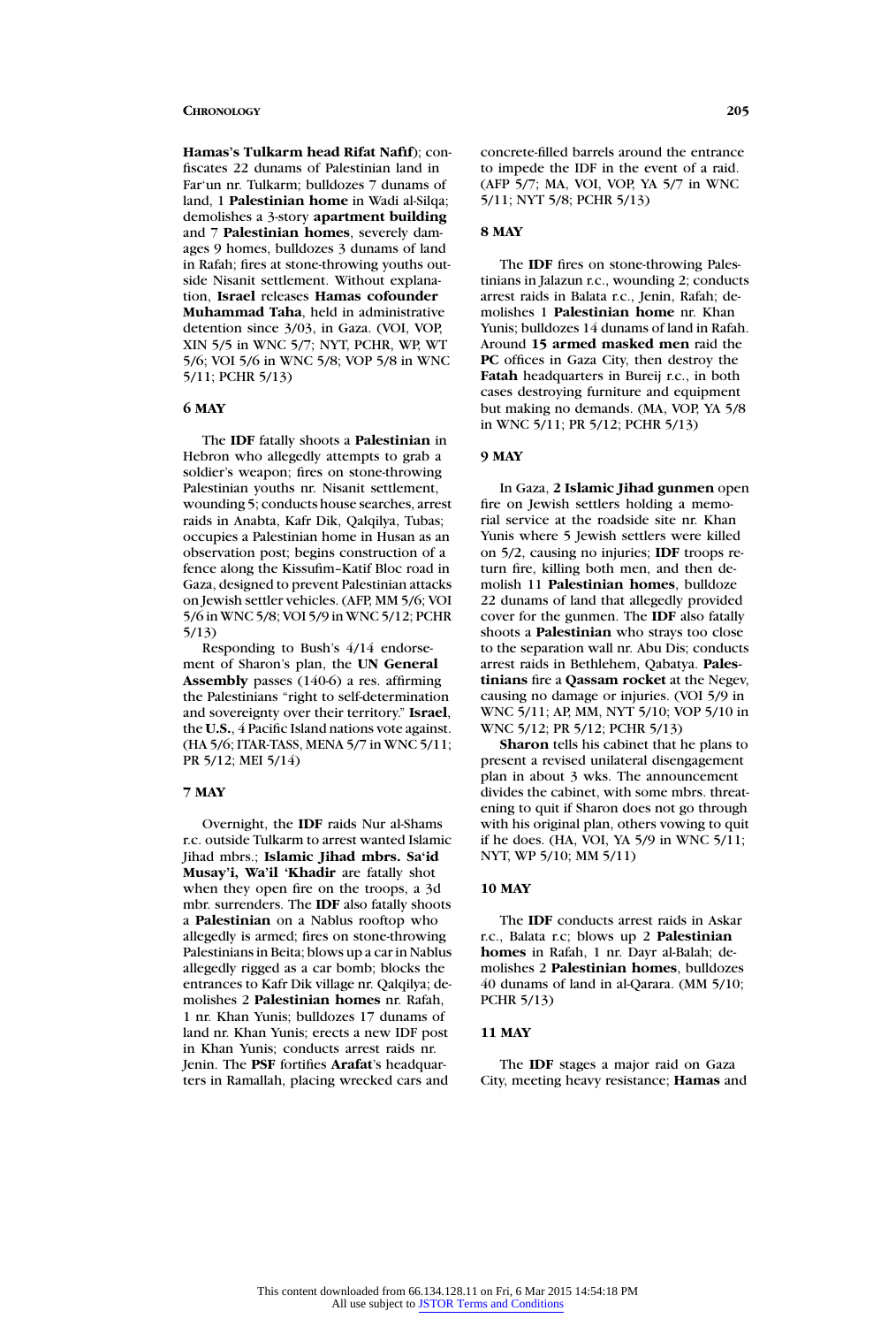**Islamic Jihad** mbrs. detonate a roadside bomb, destroying an IDF armored personnel carrier (APC), killing **6 IDF soldiers** (the highest IDF toll since 11/02); **AMB**, **Islamic Jihad mbrs.** take the soldiers' remains. The IDF sends in massive reinforcements, vows to conduct house-to-house searches until the remains are found, bulldozing roads and water systems, cutting electricity, uprooting trees, crushing Palestinian cars, fatally shooting **8 Palestinians**, wounding more than 120. **Hamas officials**, **Muslim authorities**, the **PA**, and **International Comm. of the Red Cross** unsuccessfully appeal to the Palestinian militants to release the remains. The **IDF** also imposes a curfew on, fires on residential areas of Ya'bad nr. Jenin; demolishes 2 **Palestinian homes** in Rafah; conducts arrest raids in Bethlehem, Dura, Tulkarm, Yamun nr. Jenin. **UNRWA** reports that the **IDF** has demolished or damaged beyond repair 131 **Palestinian homes** in Gaza since 5/1, leaving more than **1,100 Palestinians** homeless. (BBC, HA, MM, NYT 5/11; PSCT, VOI, VOP 5/11 in WNC 5/13; MM, NYT, PR, WP, WT 5/12; HA, JP, MA, QA, YA 5/12 in WNC 5/14; PCHR, WJW, WT 5/13; QA 5/13 in WNC 5/18; MEI 5/14)

# **12 MAY**

The **IDF** fatally shoots at least **7 Palestinians** (including 1 man who is shot, bleeds to death inside his home), wounds at least 50 (including 1 **Palestinian journalist**), demolishes **2 apartment buildings** in ongoing clashes in Gaza City before withdrawing in the afternoon, after **Egyptian mediators** secure the return of the bodies of 6 IDF soldiers killed on 5/11. In Rafah, however, **Islamic Jihad mbrs.** fire a rocket propelled grenade into the IDF-controlled buffer zone (the Philadelphi Route) along the border with Egypt, hitting an APC carrying explosives for demolishing smugglers' tunnels and Palestinian homes, killing **5 IDF soldiers**, injuring 3. The **IDF** also conducts arrest raids nr. Bethlehem, Tulkarm; fires on residential areas of Balata r.c. (barring ambulances fr. reaching the wounded, arresting 1 injured man). (AFP, MM 5/12; PSCT, VOI, VOP 5/12 in WNC 5/14; BBC, HA, MM, NYT, PCHR, WP, WT 5/13; VOI 5/13 in WNC 5/15; QA 5/13 in WNC 5/18; PR 5/19; PCHR 5/20)

### **13 MAY**

The **IDF** sends reinforcements into Rafah to search for the remains of the 5 soldiers

killed on 5/12, firing missiles at 2 groups of Palestinians laying roadside bombs (killing **11 Palestinians**, seriously injuring 1), fatally shooting **1 Palestinian**, wounding 10s, occupying and demolishing a number of **Palestinian homes**. The **IDF** also sends troops back into Gaza City, demolishing 6 **apartment buildings** completely, severely damaging several others plus a mosque, firing missiles at a group of Palestinians allegedly planting explosives, killing **4 Palestinians**, wounding 13. In addition, the **IDF** fires live ammunition, tear gas at 100s of Palestinians who have been waiting to cross the Abu Huli checkpoint in s. Gaza for 2 days, seriously injuring 1; conducts major arrest raids in Bayt Awa nr. Hebron, in and around Tulkarm r.c. and town; demolishes a **Palestinian home** in Ramallah; occupies 2 Palestinian homes in al-Qarara as observation posts. **Palestinians** fire a **Qassam rocket** at a Jewish settlement in Gaza, lightly damaging 2 houses, lightly injuring 1 settler. (AFP, AP, BBC, HA, NYT, WP 5/13; MA, MENA, PSCT, VOI, VOP, YA 5/13 in WNC 5/15; NYT, WP, WT 5/14; VOI, YA 5/14 in WNC 5/18; PCHR 5/20)

### **14 MAY**

Clashes btwn. the **IDF**, **Palestinians** continue in Rafah for a 4th day, leaving **2 IDF soldiers**, **2 Palestinians** dead. Palestinians report near-continuous IDF shelling. The **IDF** announces plans to bulldoze 100s of **Palestinian homes** along the Rafah border with Egypt to widen (by "a couple of hundred meters") the Philadelphi Route (now 4.5 mi. long and 250 m wide); bulldozes more **Palestinian homes**, as **1,000s of Palestinians** flee the area. Human rights groups report that the IDF has demolished 72 **Palestinian homes** in Rafah completely, another 27 partially since 5/12. The **IDF** also fires on a Palestinian car nr. Netzarim settlement, wounding a pregnant Palestinian; demolishes 5 **Palestinian homes** in al-Qarara, 1 nr. Ramallah; conducts arrest raids, house searches in Bethlehem; fires on residential areas of Tulkarm. (BBC, MM 5/14; MA, MENA, VOI, VOP, YA 5/14 in WNC 5/18; NYT, WP, WT 5/15; PCHR 5/20)

### **15 MAY**

The **IDF** fires missiles at the Gaza City office and home of Islamic Jihad's Gaza head **Hindi**, who is not there at the time, wounding 8 Palestinians; shells residential areas of